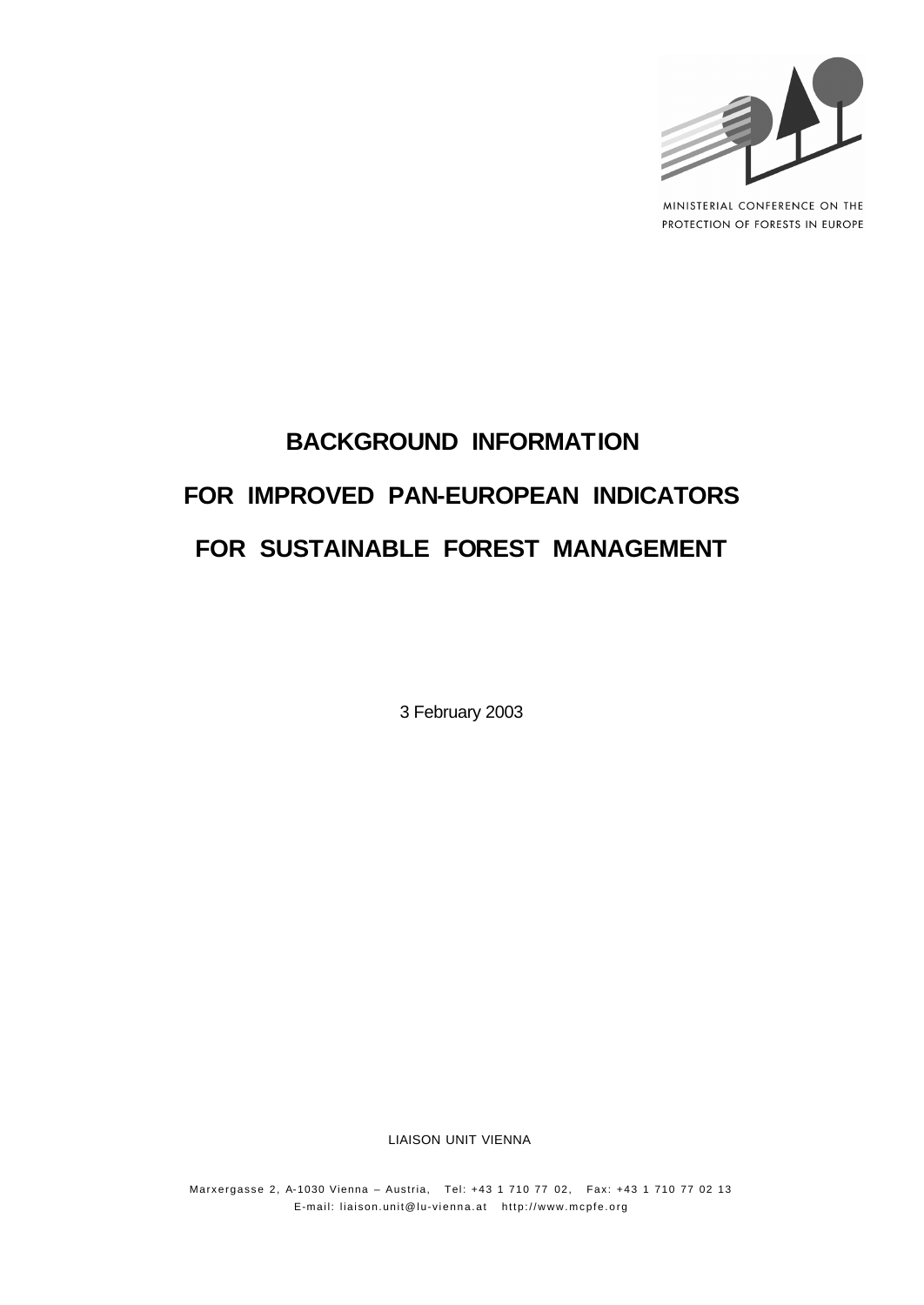# **INTRODUCTION**

Since the first set of Pan-European Indicators for Sustainable Forest Management (SFM) had been developed in the early 90s, experience has shown that criteria and indicators are a very important tool for European forest policy. In the meantime knowledge and data collection systems as well as information needs have gradually developed further. Thus, initiated through the Lisbon Conference in 1998, the Ministerial Conference on the Protection of Forests in Europe (MCPFE) decided to improve the existing set of Pan-European Indicators for SFM. This work aimed to consider the variety of experiences of European countries with the instrument of criteria and indicators for SFM. In addition rural development aspects were part of the discussion and ultimately incorporated in several indicators. Furthermore, topics such as climate change, biodiversity and socio-economic aspects influenced the discussion and the results of the improvement process. Finally, also work done in other processes on criteria and indicators for SFM was taken into consideration in the improvement process of the Pan-European Indicators for SFM.

The following procedure was chosen for the improvement process:

Before the improvement various evaluations of the usefulness, strength, weaknesses and feasibility of the Pan–European Indicators for SFM were conducted in 1994/1995, 1999 and 2000. The results of these evaluations were used as a basis for the improvement of the pan-European indicators for SFM.

To ensure that best use is made of the existing knowledge on indicators and data collection aspects in Europe, an Advisory Group (AG), representing relevant organisations in Europe, was formed to assist the MCPFE. Its members were Mr. Michael Köhl (IUFRO/UNECE Team of Specialists TBFRA 2000), Mr. Thomas Haußmann (ICP Forests), Mr. Tor-Björn Larsson (European Environment Agency), Mr. Risto Päivinen (European Forest Institute), Mr. Derek Peare (IWGFS/Eurostat) and Mr. Christopher Prins (UNECE/FAO).

The Advisory Group consulted with a wide range of experts through a series of four workshops. These workshops ensured that the diversity of national situations and experiences as well as the work undertaken by various bodies in Europe were adequately reflected. The first MCPFE Workshop on the Improvement of Pan-European Indicators for SFM was held in March 2001 in Triesenberg, Liechtenstein. The second workshop took place in September 2001 in Copenhagen, Denmark, the third one in January 2002 in Budapest, Hungary. The fourth and final workshop was convened in May 2002 in Camigliatello Silano, Italy.

The indicators under all criteria, as presented in this document, are results of these four workshops and the work of the Advisory Group. The Improved Pan-European Indicators for Sustainable Forest Management have been adopted at expert level at the MCPFE Expert Level Meeting, 7-8 October 2002 in Vienna, Austria.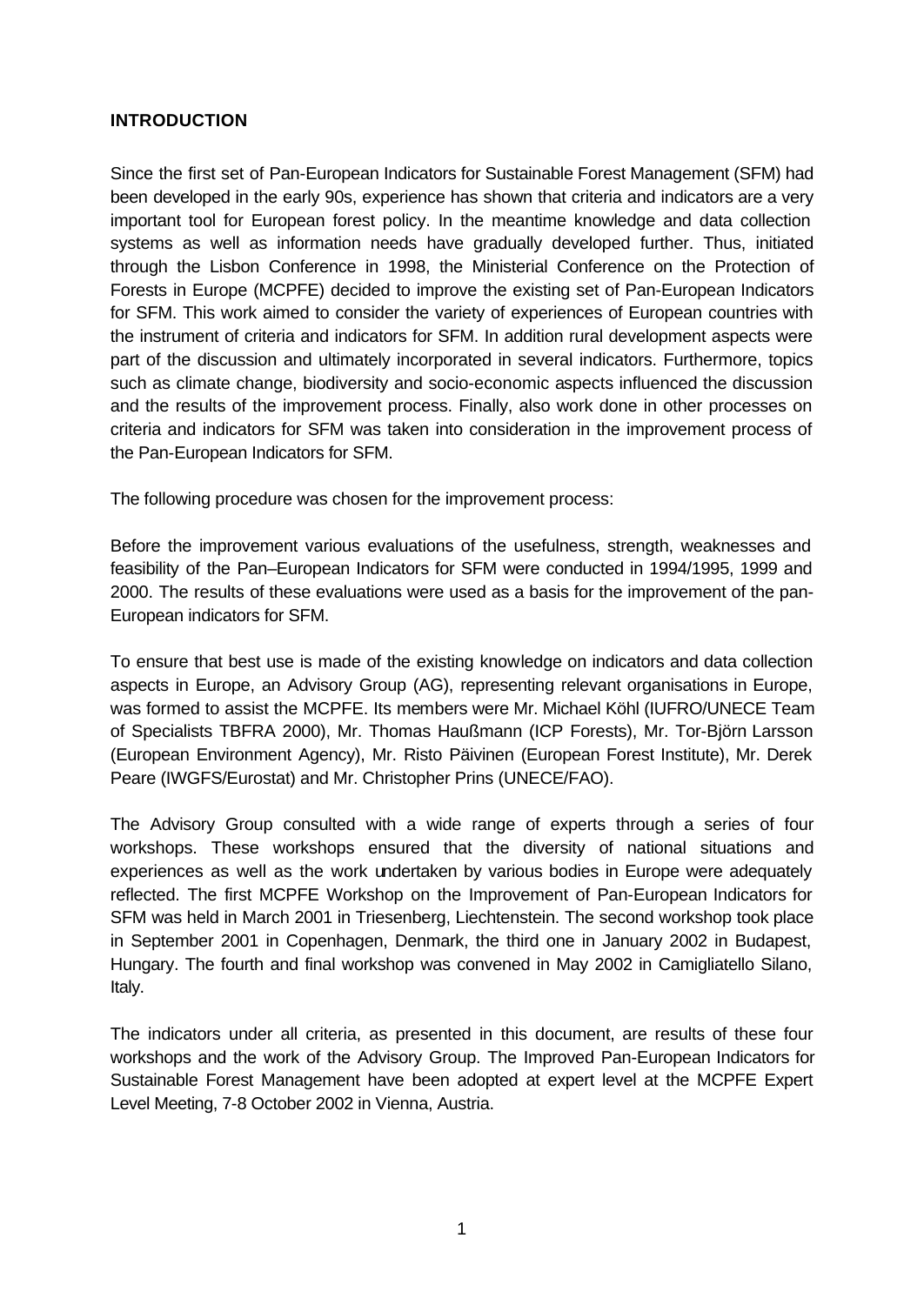# **STRUCTURE OF THE DOCUMENT**

The document is structured into two sections:

# **I. Pan-European Quantitative Indicators for SFM**

Section I comprises the recommended quantitative Pan-European Indicators for SFM under criteria 1 to 6 and the corresponding recommendations for the improvement of these indicators. Each indicator is structured according to the following headings which are shortly described below:

# *Indicator*

The name of the indicator represents the brief reference to the full text of the indicator as agreed at the preceding workshops and by the Advisory Group.

The full text of the recommended improved indicators does not make reference to "change". However, change which is derived from the comparison of data from two different points in time should always be reported. Change is usually to be understood as "average change per year" and in some cases as "average change per decade".

# *Rationale*

This paragraph explains the rationale behind the indicator, its scope and limitations. In some cases it also includes the explanation of the desired direction of change, the utility of the information provided through the indicator, the range of views expressed, possible threshold issues and pitfalls in interpretation and limitations in force of expression, as well as major links to other indicators or criteria.

# *International data provider*

In this paragraph the relevant main international data providers are listed. The ultimate source of data is the national level (national statistics, national inventories and other national data providers). The references to the national level are not explicitly given for each indicator.

# *Measurement units*

This paragraph provides the measurement units of the indicator for the status as well as for changes. If possible an error estimate should be included under each indicator.

# *Current periodicity of data availability*

This paragraph shows the current periodicity of data availability on international level, e.g. through TBFRA.

# *Reporting notes*

The reporting notes refer to classification categories as well as to instructions on how to collect the respective data which are not obvious from the wording of the full text of the indicator.

# **II. Pan-European Qualitative Indicators for SFM**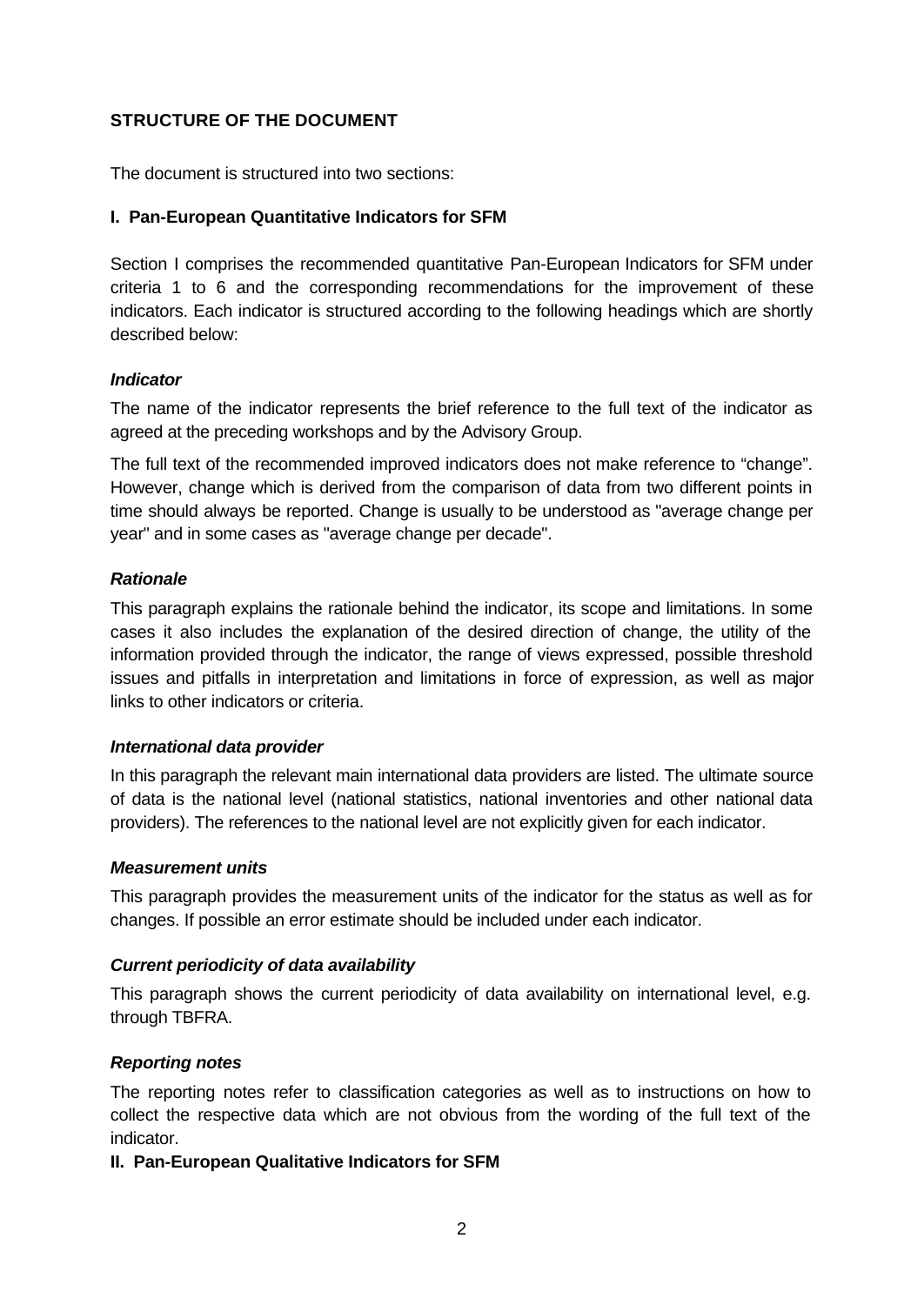This sections presents the recommended qualitative Pan-European Indicators for SFM.

The reporting format for the improved qualitative Pan-European Indicators for SFM addresses policies, institutions and instruments in general as well as more specifically by policy areas.

The improved qualitative indicators comprise a reporting format which is grouped into:

- A) Overall policies, institutions and instruments for sustainable forest management
- B) Policies, institutions and instruments by policy area

Indicators under part A aim to describe overall policy approaches for a sustainable forest management.

Indicators under part B aim to inform on specific policies for certain policy areas in addition to the information provided in part A. The intention is to describe the most specific policy objectives, name the main institutions relevant to achieve the objective and describe shortly the main policy instruments used. Additionally, significant changes since the last Ministerial Conference should be highlighted.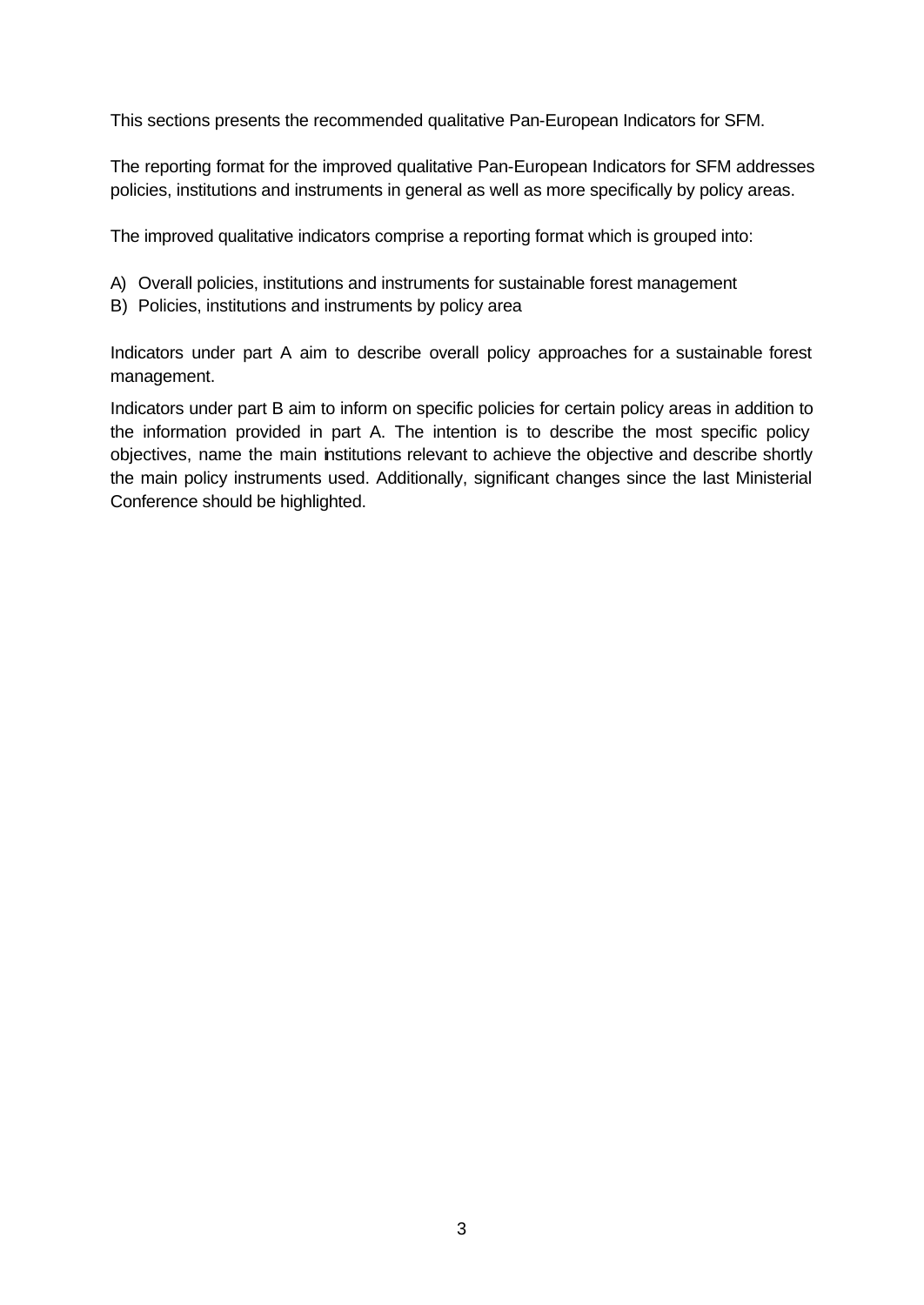# **I. PAN-EUROPEAN QUANTITATIVE INDICATORS FOR SFM**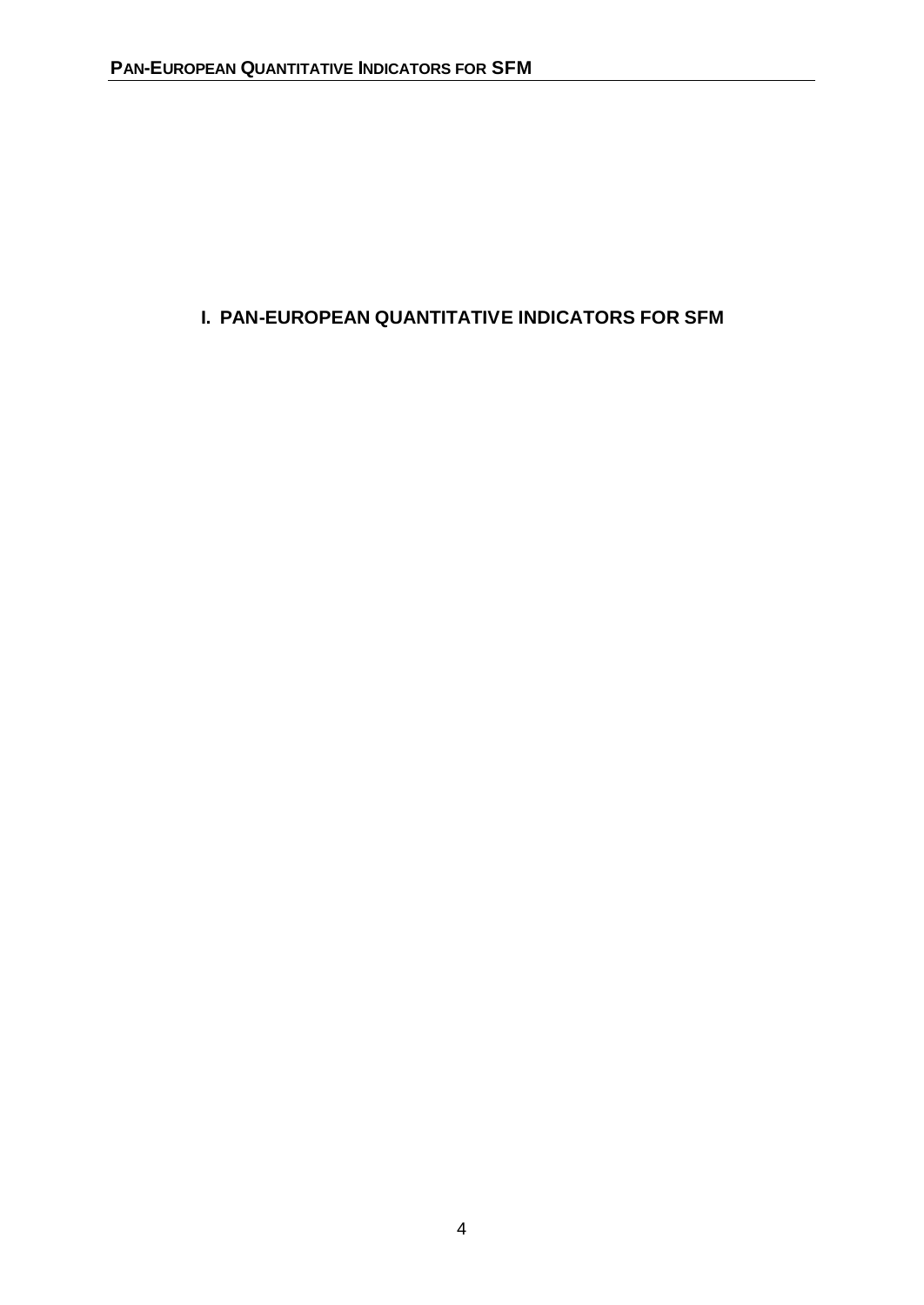# **Indicator 1.1:** Forest area

**Full text:** Area of forest and other wooded land, classified by forest type and by availability for wood supply, and share of forest and other wooded land in total land area

# **Rationale**:

Forest and other wooded land area contribute to various aspects of sustainable development. They enrich the landscape and are habitats for wild flora and fauna. They are places for leisure and recreation and are the economic basis for timber production as well as contributing to rural development, tourism and regeneration.

Changes in forest area are caused by afforestation, reforestation and deforestation and are a substantial indicator for sustainable forest management and the role of forests in the global carbon cycle.

Area of forest and other wooded land are key attributes in any forest survey, as many attributes describing forest ecosystems and sustainable forest management are presented as figures on a per hectare reference or in area related proportions.

This indicator is mainly linked to indicator 2.4, 3.5, 4.1, 4.2, 4.3, 4.4, 4.6, 4.9, 5.1 and 5.2.

# **International data provider:** UNECE/FAO

# **Measurement units:**

Status: ha Changes: ha/yr. Status: % of total land area Changes: % of total land area/decade

# **Current periodicity of data availability:** 10 years

# **Reporting notes:**

- Area of forest, classified by forest type
- Area of forest available for wood supply, classified by forest type
- Area of other wooded land, classified by forest type
- Area of other wooded land available for wood supply, classified by forest type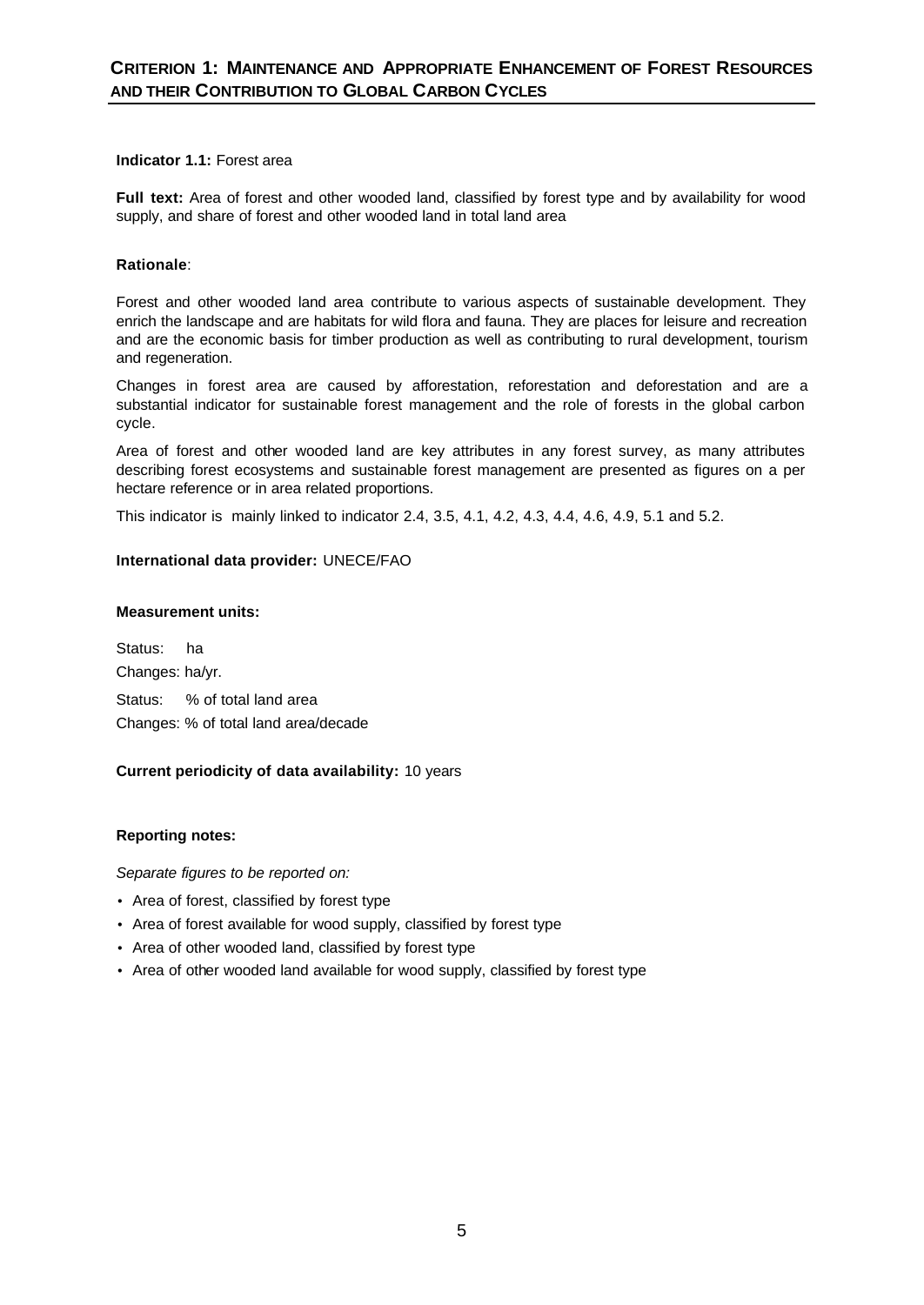# **Indicator 1.2:** Growing stock

Full text: Growing stock on forest and other wooded land, classified by forest type and by availability for wood supply

# **Rationale**:

This indicator is one of the basic figures of any forest inventory and useful for various purposes.

The standing volume of growing stock is closely related to the above ground woody biomass and provides data for calculating carbon budgets (link to indicator 1.4 (carbon stock)).

Further on this indicator is mainly linked to indicator 1.3, 2.3 and 2.4. There is also a cross-reference to Criterion 4 (Biodiversity).

# **International data provider:** UNECE/FAO

# **Measurement units:**

Status: m<sup>3</sup> Changes: m<sup>3</sup>/yr. Status:  $3/ha$ Changes: m<sup>3</sup>/ha/yr.

**Current periodicity of data availability:** 10 years

# **Reporting notes:**

- Growing stock on forest land, classified by availability for wood supply and by forest type.
- Growing stock on other wooded land, classified by availability for wood supply and by forest type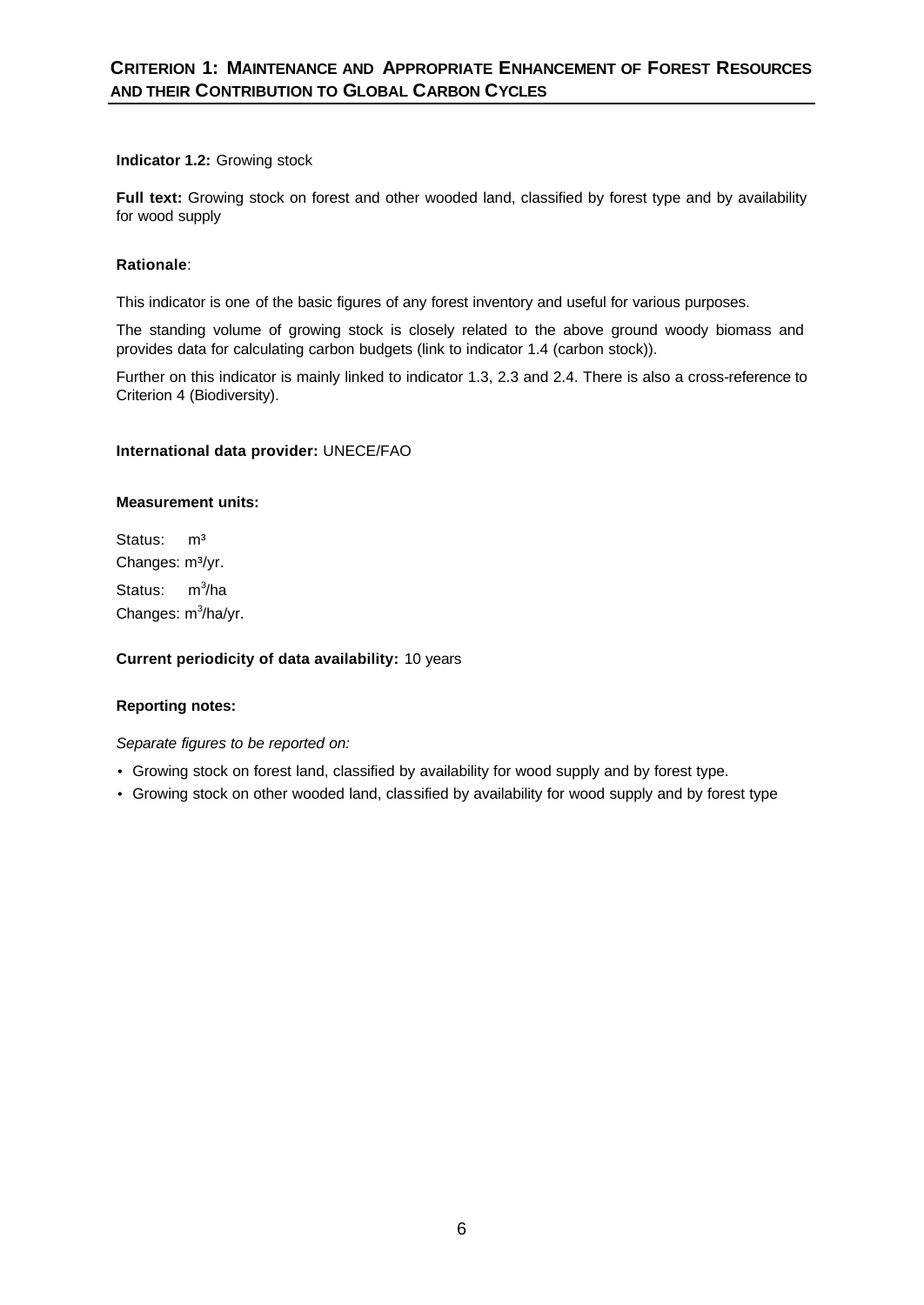**Indicator 1.3:** Age structure and/or diameter distribution

**Full text:** Age structure and/or diameter distribution of forest and other wooded land, classified by forest type and by availability for wood supply

# **Rationale**:

Diameter and age class distributions provide insight in the future development of forests and are a prerequisite for SFM. On a national level for uneven-aged stands the diameter distribution should be given, while for even-aged stands the age class distribution is more appropriate. As forest management is changing towards more uneven-aged stands, the data on diameter distribution might gain importance in future.

This indicator is mainly linked to other indicators describing forest resources, health and vitality, productive and protective functions as well as biodiversity. Age class and diameter distributions support especially the interpretation of indicator 1.2 (growing stock) and also indicate the stability of forests (e.g. over-mature forests might collapse). In combination with figures on current state and changes of growing stock the indicator enables the evaluation of future potential growth and sustainable timber supply.

There is also a cross-reference to Criterion 4 (Biodiversity).

# **International data provider:** UNECE/FAO

# **Measurement units:**

#### *Age-class distribution:*

Status: % of area of forest available for wood supply Changes: % of area of forest annually available for wood supply

*Diameter distribution:*  Status:Diameter class/ha Changes: Diameter class/ha/yr. Status: m<sup>3</sup>/ha Changes: m<sup>3</sup>/ha/yr.

# **Current periodicity of data availability:** 10 years

# **Reporting notes:**

It has to be considered that data on age structure and on diameter distribution are reported on the national level and not on stand levels.

Diameter classes refer to diameter at 1.3 m height above ground (d.b.h.,  $d_{13}$ ). The following diameter classes should be reported:

- $0 19$  cm
- 20-39 cm
- 40-60 cm
- $\bullet$  > 60 cm

- For even-aged stands by forest types and by availability for wood supply
- For uneven-aged stands by forest types and by availability for wood supply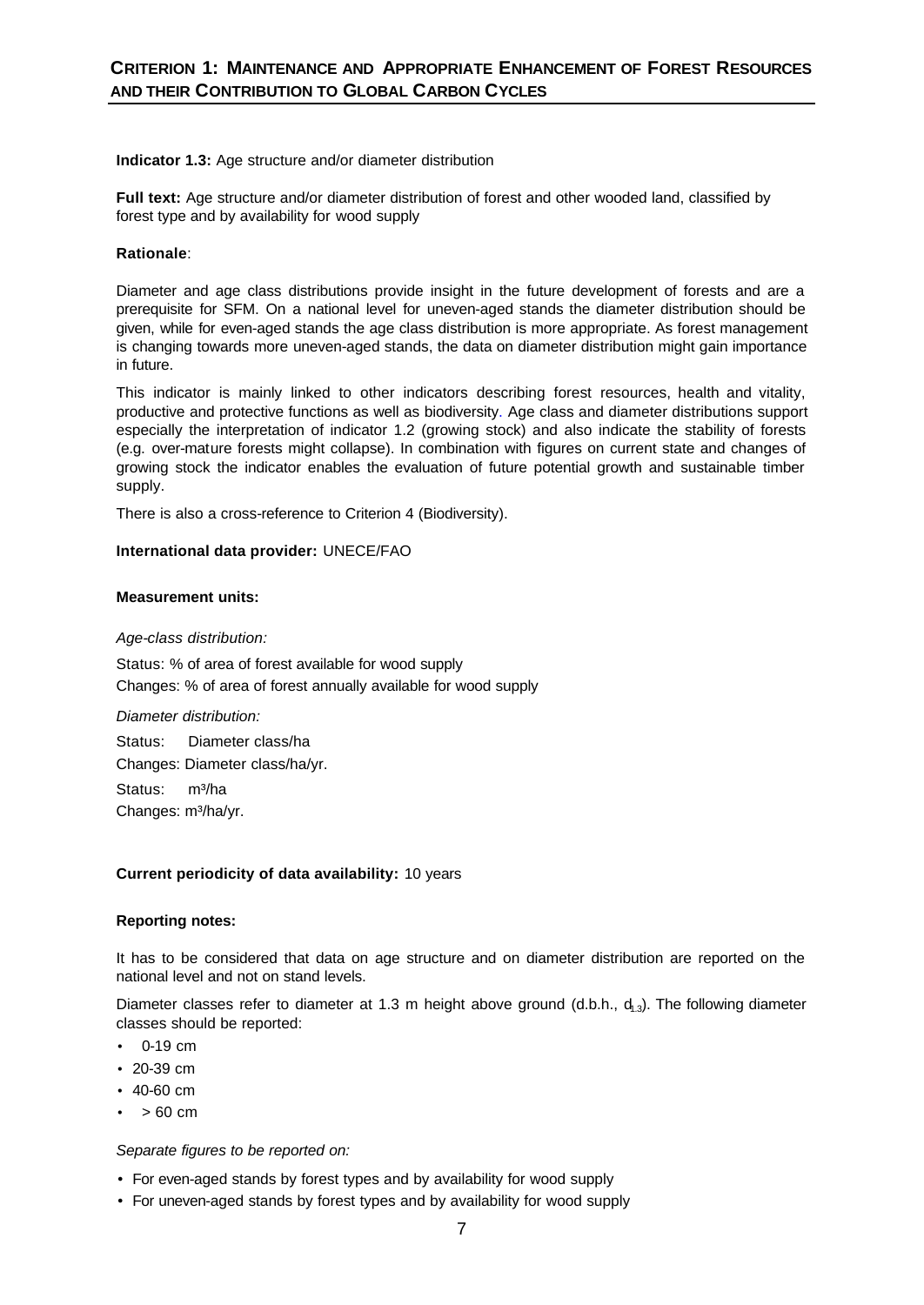# **Indicator 1.4:** Carbon stock

**Full text:** Carbon stock of woody biomass and of soils on forest and other wooded land

# **Rationale**:

Carbon accumulates in forest ecosystems through absorption of atmospheric  $CO<sub>2</sub>$  and its assimilation into biomass.

Although the main goal of the Kyoto Protocol is to secure agreement on reducing emissions of greenhouse gases at source, it also recognises that carbon sequestration in forest ecosystems contributes to a reduction in the concentration of greenhouse gases in the atmosphere. Carbon is retained for long periods in the forest biomass and soils, and later in wood products.

Soil organic carbon is an important indicator of several soil functions and related processes.

This indicator is mainly linked to indicator 1.2.

# **International data provider:**

- UNECE/FAO for carbon stock in woody biomass
- ICP Forests for carbon stock in soils (Level I)
- IPCC

# **Measurement units for carbon stock of woody biomass and of soils:**

Status: tonnes of  $CO<sub>2</sub>$  equivalent/ha Changes: tonnes of  $CO<sub>2</sub>$  equivalent/ha/yr.

# **Current periodicity of data availability:** 10 years

# **Reporting notes:**

- Carbon stock of woody biomass on forest land
- Carbon stock of woody biomass on other wooded land
- Carbon stock of soils on forest land
- Carbon stock of soils on other wooded land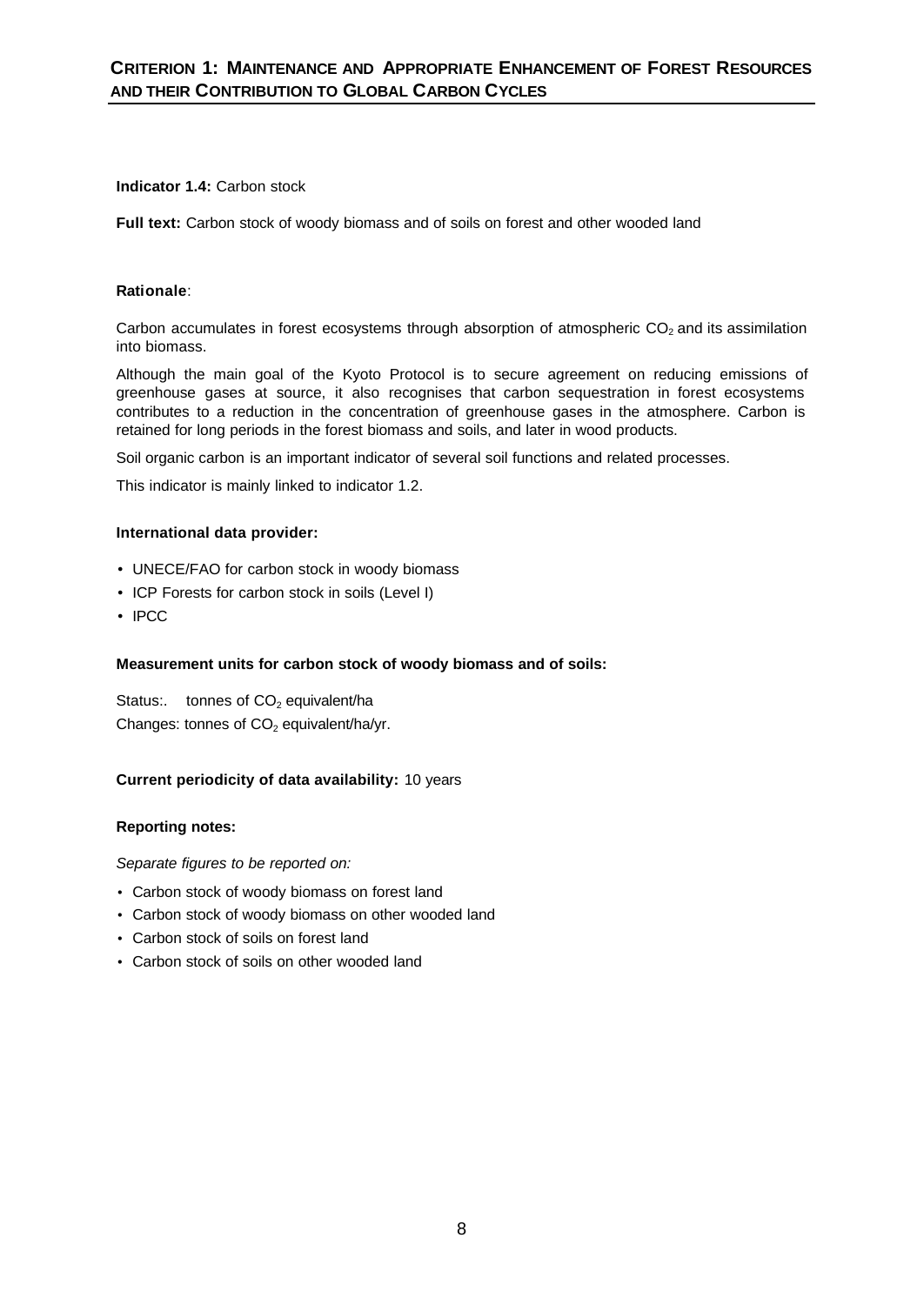# **Indicator 2.1:** Deposition of air pollutants

**Full text:** Deposition of air pollutants on forest and other wooded land, classified by N, S and base cations

# **Rationale**:

Deposition of air pollutants is a major external stress factor that has been demonstrated to change soil condition and thus affect ecosystem stability. Direct or indirect adverse effects of deposition have also been demonstrated on forest tree health and ground vegetation composition. Air pollution may also predispose trees to the effects of drought and attack by fungi or insects.

This indicator is mainly linked to indicator 1.4, 2.2, 2.3, 2.4, 3.1, 4.5, 4.8, 5.1 and 5.2.

# **International data provider:**

- ICP Forests (Level II)
- EMEP (Co-operative programme for monitoring and evaluation of the long range transmission of air pollutants in Europe)

# **Measurement units:**

Status: kg/ha Changes: kg/ha/yr.

#### **Current periodicity of data availability:** annually

# **Reporting notes:**

- Deposition of N, S and base cations, each on forest land
- Deposition of N, S and base cations, each on other wooded land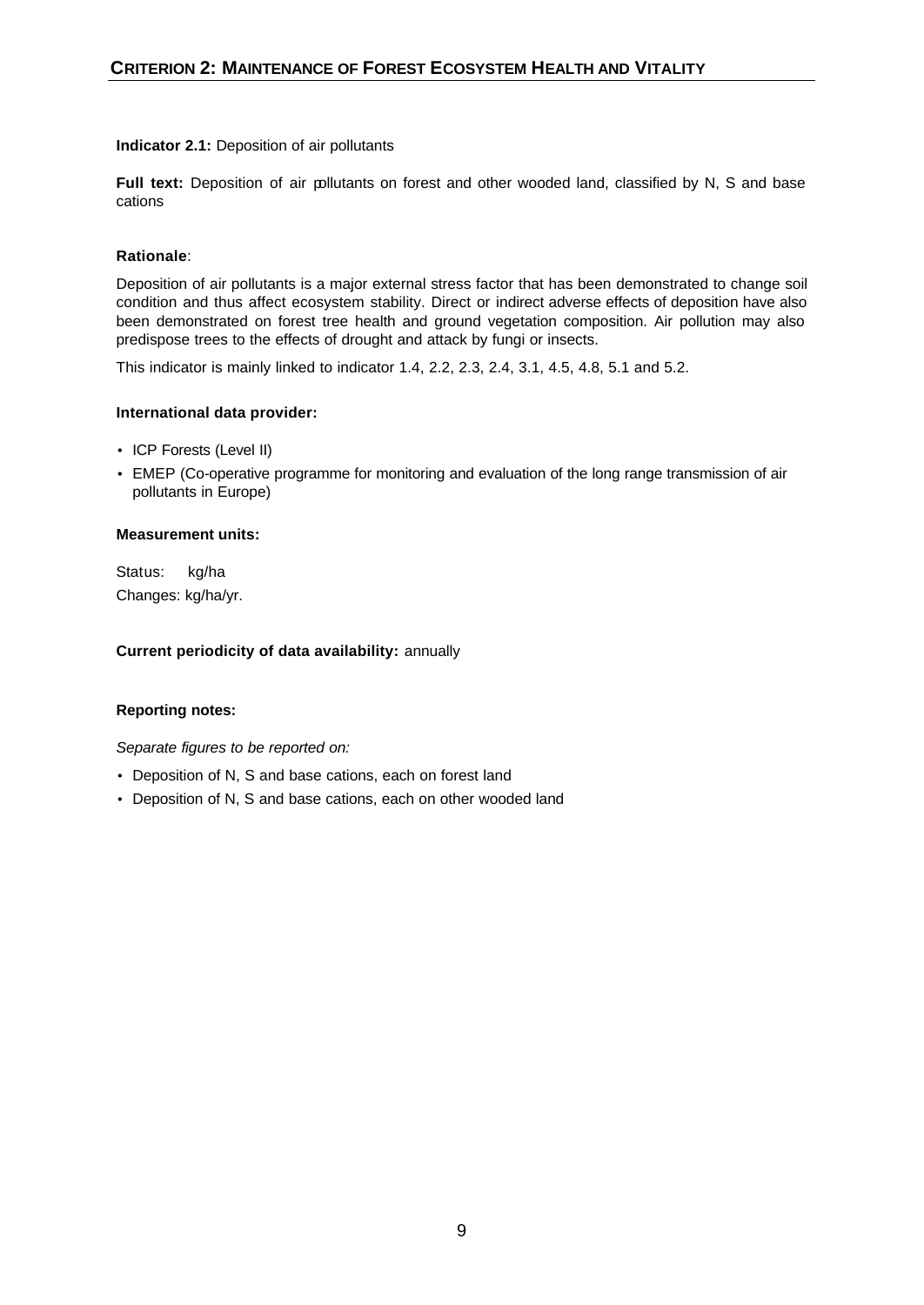# **Indicator 2.2:** Soil condition

**Full text:** Chemical soil properties (pH, CEC, C/N, organic C, base saturation) on forest and other wooded land related to soil acidity and eutrophication, classified by main soil types

# **Rationale**:

Soil condition is the basic source of ecosystem stability. Acidification and changes in chemical soil properties directly or indirectly affect crown condition and species composition. Tree resistance to insect attacks and diseases are often correlated to soil condition. In addition ecosystem stability is closely related to nutrient cycling. The existing tendency to acidification and eutrophication of soils and the associated changes in foliar chemistry of many parts in Europe is a potential area of concern.

The base saturation indicates the reserves left in the soil to buffer against further additions of e.g. acidifying substances. The C/N ration, the Cation Exchange Capacity (CEC) as well as the pH and organic C are important key indicators to describe soil acidity and eutrophication.

Depending on the respective soil property, the recommended soil depths are the organic layer and the top 20 cm.

This indicator is mainly linked to indicator 2.1, 2.3, 5.1 and 5.2.

# **International data provider:**

• ICP Forests (Level I, Level II)

#### **Measurement units:**

Status pH: pH classes Changes pH: Changes in pH classes/decade Status CEC: cmol/kg Changes CEC: cmol/kg/decade Status C/N: C/N ratio Changes C/N: Changes in C/N ratio/decade Status organic C: g/kg Changes organic C: g/kg/decade Status base saturation: % (calculated as sum base cations/CEC)\*100 Changes base saturation: changes/decade in %

# **Current periodicity of data availability:** 10 years

# **Reporting notes:**

Main soil types according to EC/UNECE:

- Podzols
- Cambisols
- Leptosols
- Arenosols
- Regosols
- Luvisols
- Histosols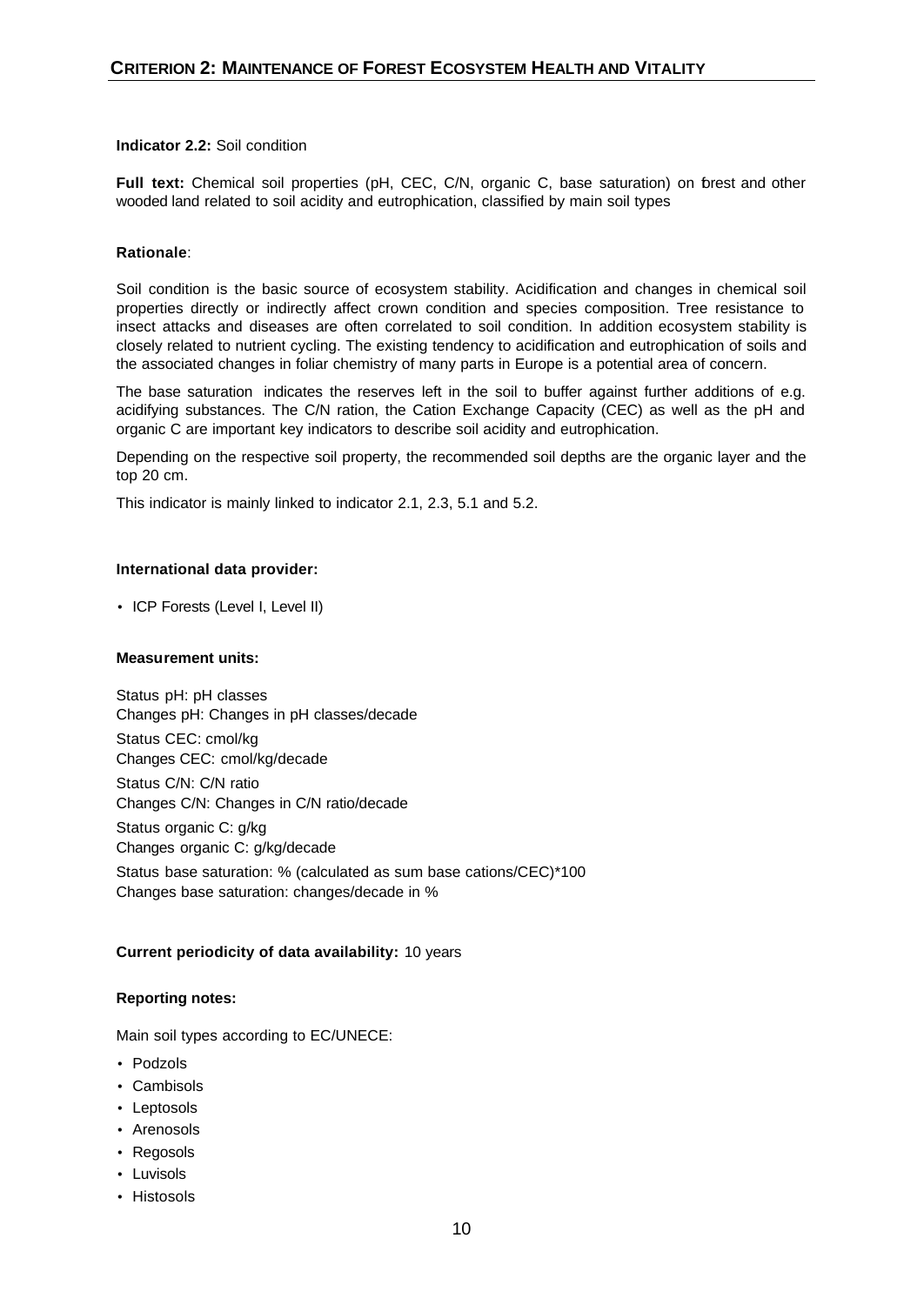- Gleysols
- Other soils

- pH, CEC, C/N, organic C, base saturation, each on forest land for each soil type mentioned above
- pH, CEC, C/N, organic C, base saturation, each on other wooded land for each soil type mentioned above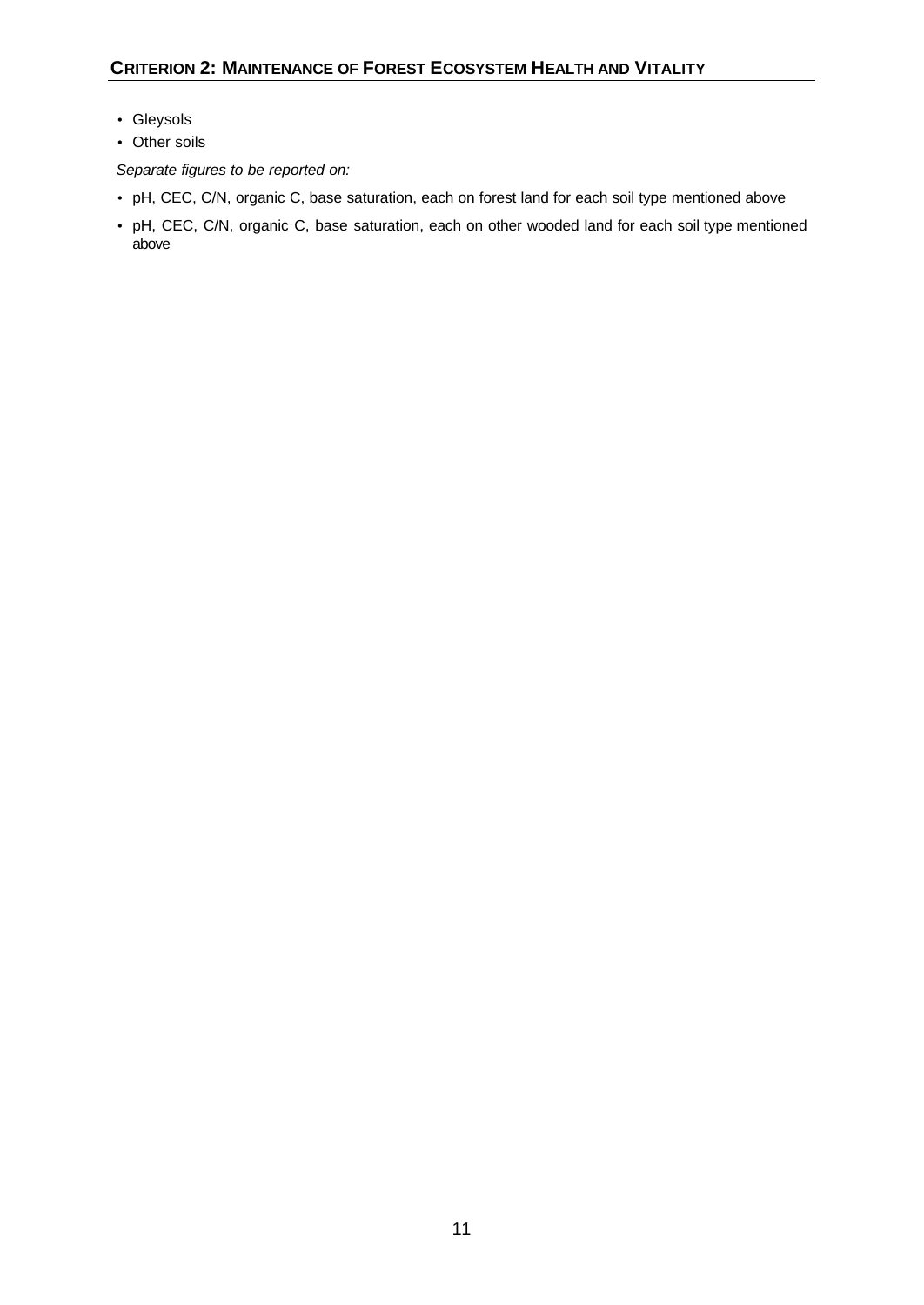# **Indicator 2.3:** Defoliation

**Full text:** Defoliation of one or more main tree species on forest and other wooded land in each of the defoliation classes "moderate", "severe" and "dead"

# **Rationale**:

Crown defoliation is an indicator giving an estimation on tree condition. Defoliation depends on many stress factors and is therefore a valuable measure to describe the overall forest condition, although the causes of observed defoliation might be non-specific and not quantifiable.

This indicator is mainly linked to indicator 1.2, 2.1, 2.2, 2.4 and 3.1.

# **International data provider:** ICP Forests (Level I)

#### **Measurement units:**

Status: % of total population Changes: % of total population/yr. Status: % of main tree species Changes: % of main tree species/yr.

# **Current periodicity of data availability:** annually

# **Reporting notes:**

The degree of defoliation should be reported separately for single tree species on forest and single tree species on other wooded land, according to the following classification:

| Class / Degree of defoliation | Needle/Leaf loss |
|-------------------------------|------------------|
|                               |                  |

| 2 / moderate | 25 to 60 $%$        |
|--------------|---------------------|
| 3 / severe   | $> 60$ to $< 100$ % |
| 4 / dead     | 100%                |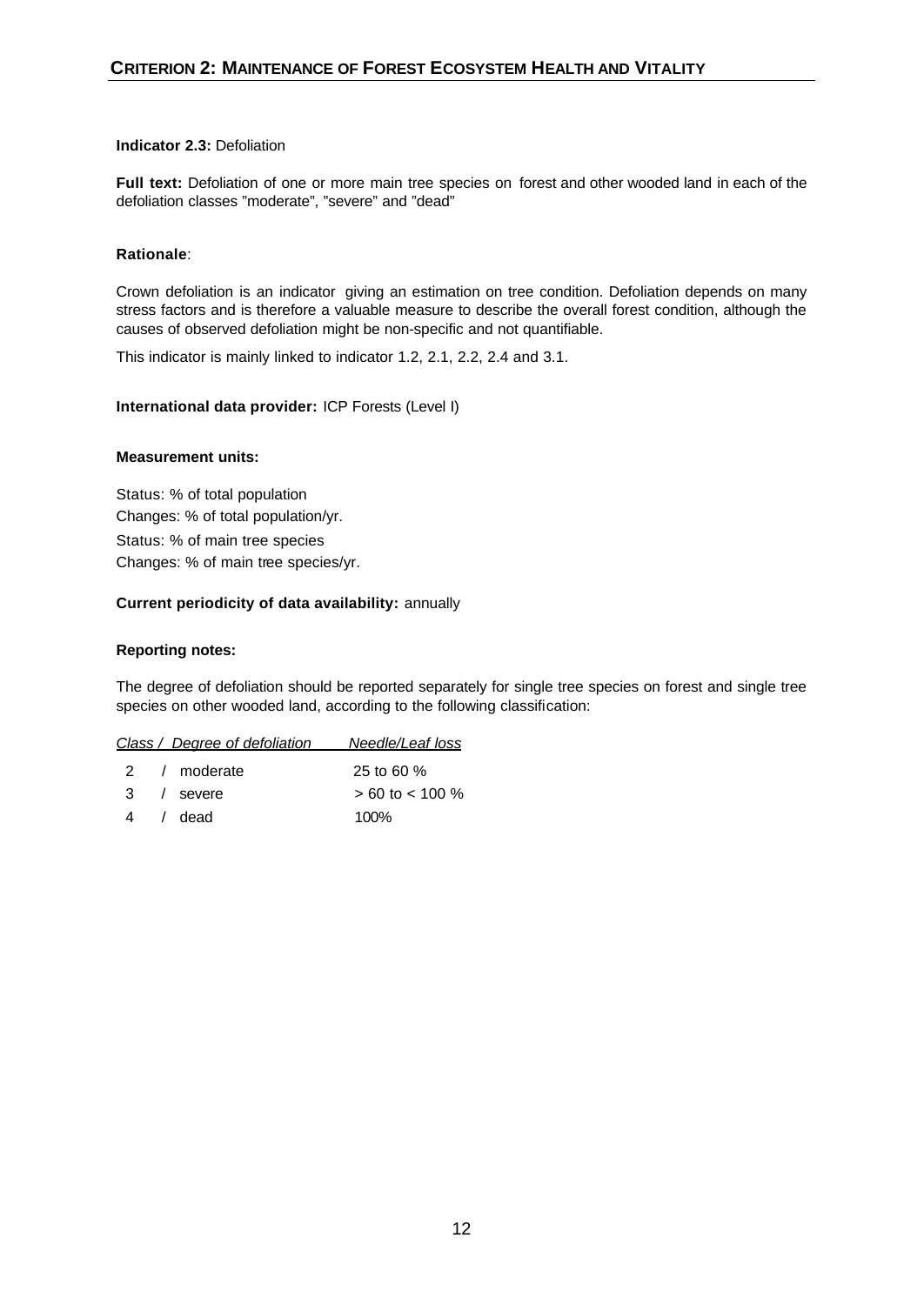#### **Indicator 2.4:** Forest damage

**Full text:** Forest and other wooded land with damage, classified by primary damaging agent (abiotic, biotic and human induced) and by forest type

# **Rationale**:

Biotic agents include e.g. insects and diseases, wildlife and cattle grazing in woodland. Abiotic agents include e.g. fire, storm, wind, snow, drought, mudflow and avalanche. Direct human induced damage factors include harvesting damages and damages by forest operations which cause severe economical losses and decrease of the ecosystems health and vitality (decrease in timber quality, pt, decay, destruction of natural regeneration, soil degradation). The effects are long lasting. A decrease of harvesting damage indicates gentle harvesting and logging methods and an increased ecological sense of responsibility. Also damages caused by wrong forest management should be indicated here.

Heavy attacks of insects and phytopathogene (bacteria, viruses, fungi) may cause major impacts to forests resulting in a risk for forest ecosystem functionality and an economic loss. Insect populations are also likely to react to long term change processes such as climate change. Furthermore, biotic damages may result in deterioration of tree condition not only in the year of occurrence but also in later years.

Forest fires are a major threat notably to Mediterranean forests with an average area burnt of several thousand hectares. While controlled burning might increase species diversity under controlled conditions, uncontrolled forest fires might have major negative consequences for the ecosystem, such as desertification, erosion, loss of water supply or economic loss.

Storm, drought, mudflow and avalanche damage are also serious threats to forest and other wooded land because they might also result in a loss of timber yield, landscape quality and wildlife habitat. However, impacts in the case of non-site adapted forest stands may be evaluated less serious than in the case of natural, semi-natural or site adapted ones since necessary reforestations may lead to side adapted forests in the future.

Pressure to forests and other wooded land is also caused by society in form of intensive tourist and recreational activities with negative side effects such as forest fire, contamination and vandalism.

Human induced damages by unidentifiable causes comprise e.g. damages of air pollution, traffic or cattle breeding.

This indicator is mainly linked to indicator 1.1, 1.2, 2.1, 2.3 and 3.1.

#### **International data providers:**

- ICP Forests (Level I)
- UNECE/FAO
- DG Environment

#### **Measurement unit:**

Status: ha Changes: ha/yr.

#### **Current periodicity of data availability:** annually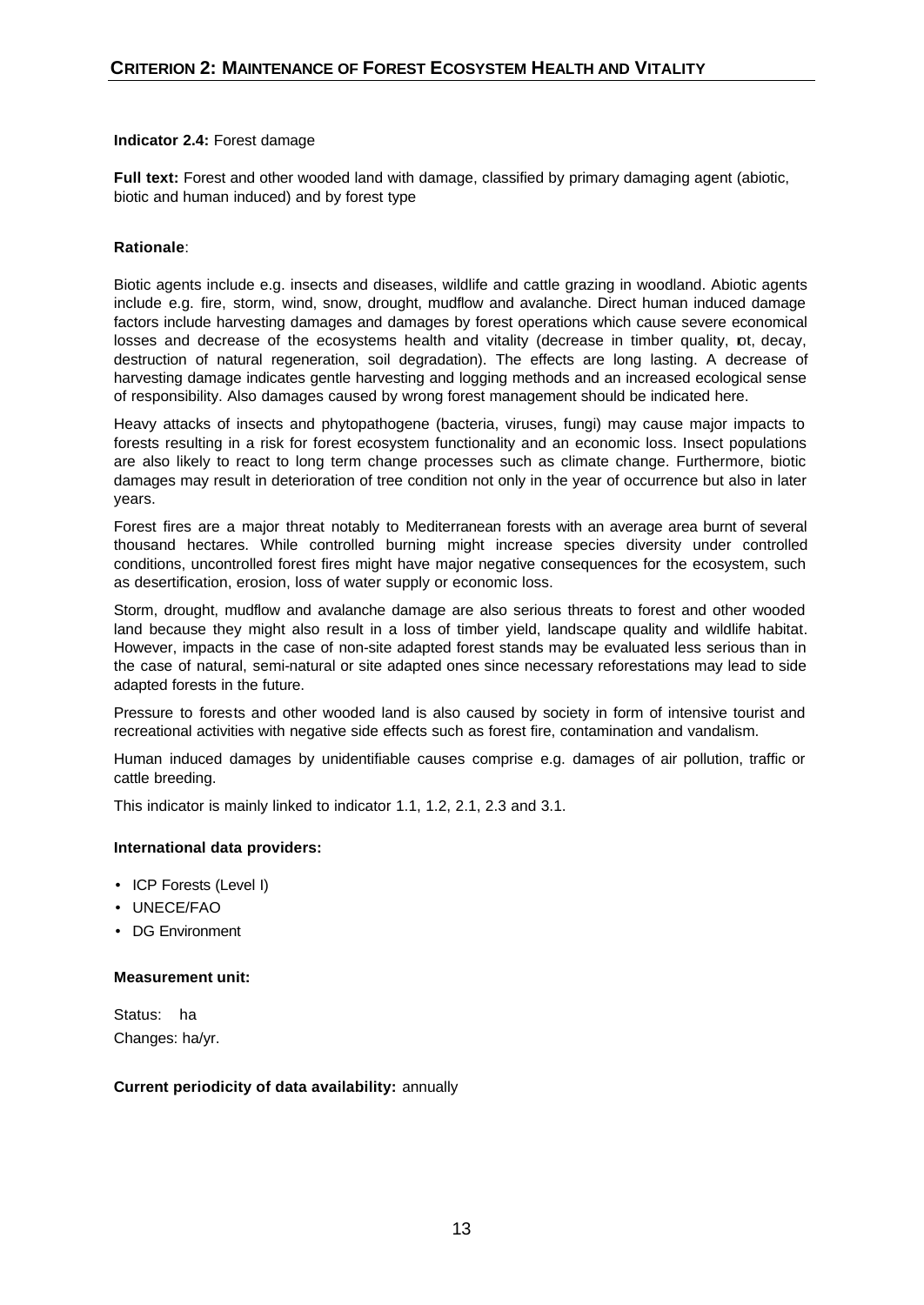# **Reporting notes:**

*Categories of biotic agents according to TBFRA 2000:*

- Insects and diseases
- Wildlife and grazing

*Categories of abiotic agents according to TBFRA 2000:*

- Fire
- Storm, wind, snow, drought, mudflow, avalanche and other identifiable abiotic factor

*Categories of human induced damages comprise e.g.:*

- Damages by forest operations
- Damages by human induced fire

# *Separate figures to be reported on:*

- Abiotic damages on forest and on other wooded land and by forest type
- Biotic damages on forest and on other wooded land and by forest type
- Human induced damages on forest and on other wooded land and by forest type

It is up to the countries to define the threshold level for the minimum size of damaged forest and other wood land to be reported. It is recommended that the minimum size be >1 ha.

The area damaged by various agents (no matter which kind of agent and how many subsequent agents) has to be counted just once!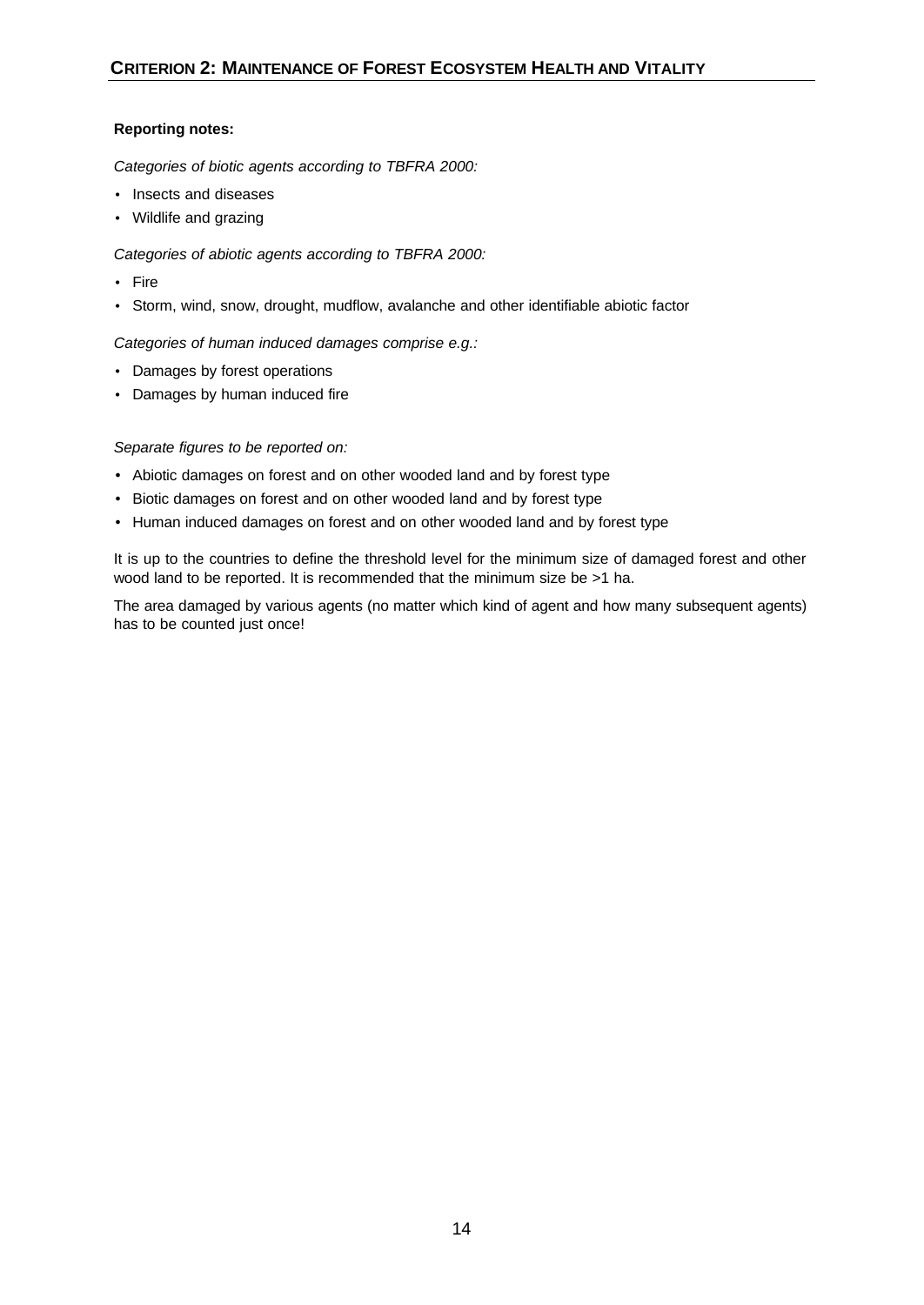# **Indicator 3.1:** Increment and fellings

**Full text:** Balance between net annual increment and annual fellings of wood on forest available for wood supply

# **Rationale**:

This indicator highlights the sustainability of timber production over time as well as the current availability and the potential for future availability of timber. For a long run sustainability the annual fellings must not exceed the net annual increment.

The net annual increment is defined according to TBFRA 2000 as "average annual volume over the given reference period of gross increment less that of natural losses on all trees to a minimum diameter of 0 cm (d.b.h.)". Gross increment is the volume growth of survivor trees.

This indicator is mainly linked to indicator 2.1, 2.3 and 2.4.

# **International data provider:**

- UNECE/FAO (for fellings)
- Eurostat: JQ annual data (for removals)

# **Measurement units:**

Status: m<sup>3</sup> Changes: m<sup>3</sup>/yr.

#### **Current periodicity of data availability:** 10 years

#### **Reporting notes:**

- Net annual increment of wood on forest available for wood supply
- Annual fellings of wood on forest available for wood supply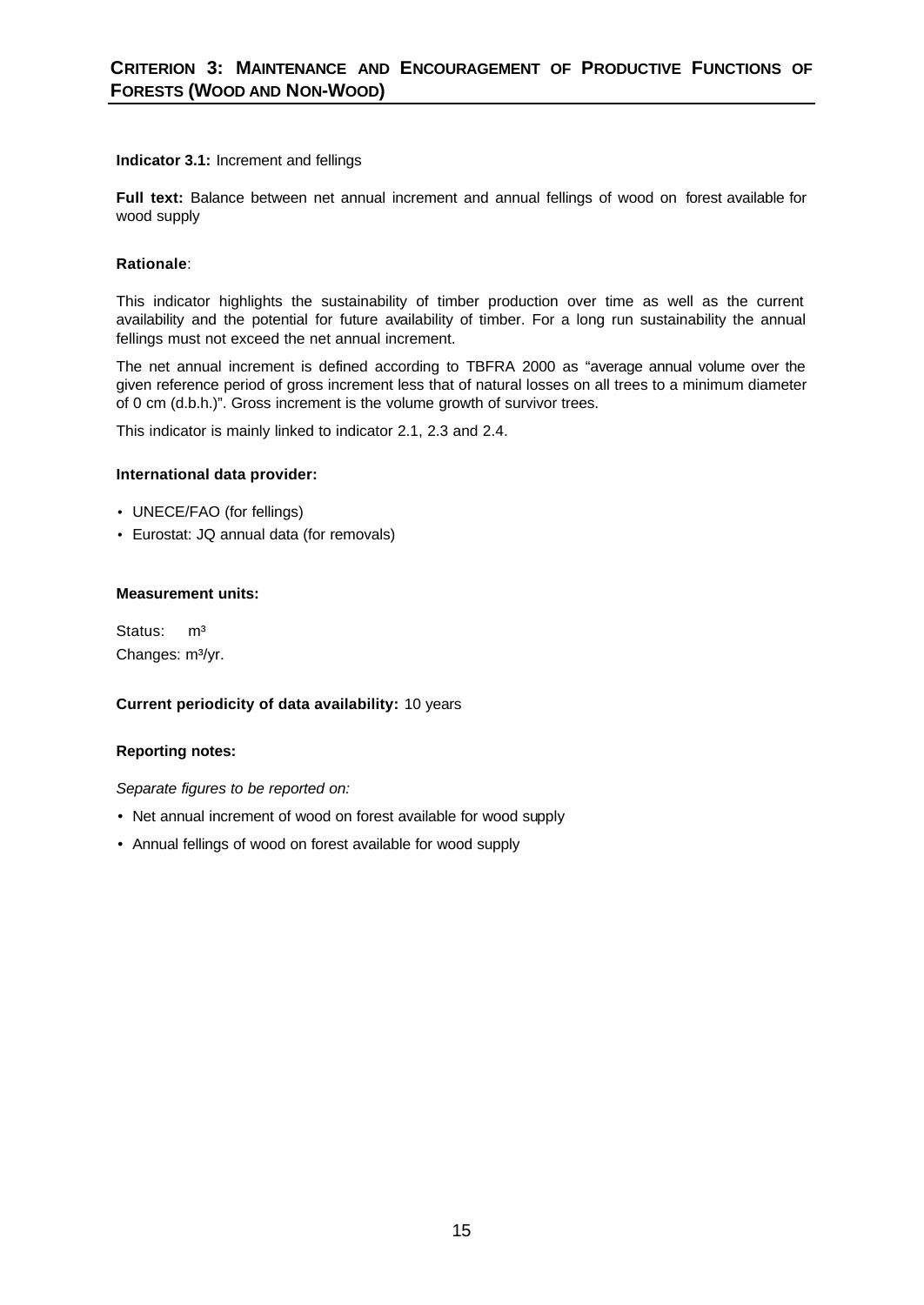# **Indicator 3.2:** Roundwood

**Full text:** Value and quantity of marketed roundwood

# **Rationale**:

Marketed roundwood includes all wood removed from the forest with or without bark, including wood removed in its round form, or split, roughly squared or in other form and sold by the forest owner. Value added processing steps are not included.

Marketed roundwood is a direct contribution to the income of the forest owner.

This indicator is mainly linked to indicator 3.3 and 3.4.

# **International data provider:**

- UNECE/FAO
- Eurostat: JQ annual data

# **Measurement units:**

Status:National currency/ha Changes: National currency/ha/yr. Status: m<sup>3</sup>/ha Changes: m<sup>3</sup>/ha/yr.

# **Current periodicity of data availability:** annually

# **Reporting notes:**

- Value of marketed roundwood
- Quantity of marketed roundwood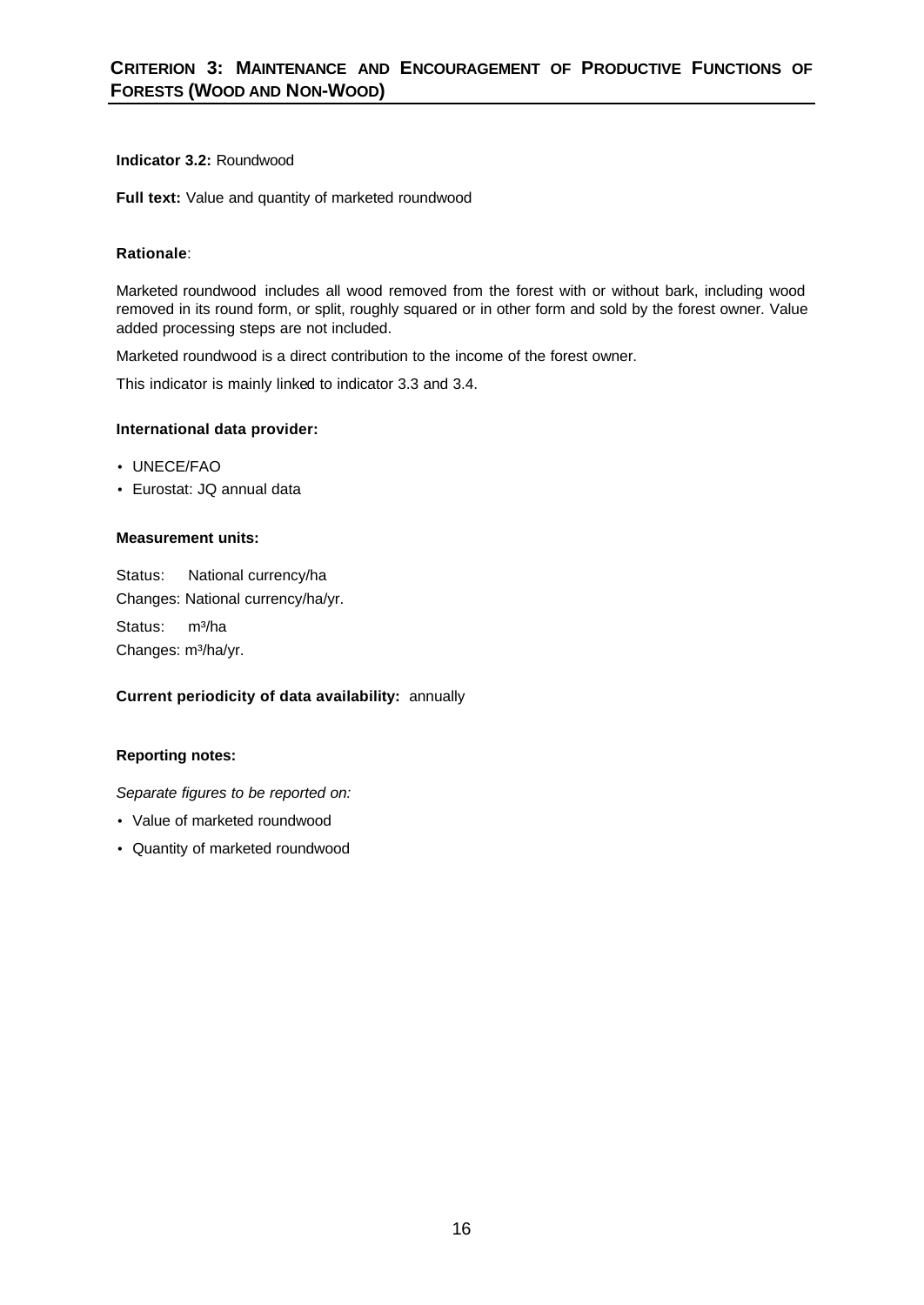# **Indicator 3.3:** Non-wood goods

**Full text:** Value and quantity of marketed non-wood goods from forest and other wooded land

# **Rationale**:

Non-wood goods (NWGs) are e.g. game meat, pelts, fruits and berries, mushrooms and truffles, cork, medicinal plants, Christmas trees, honey or nuts.

Non-wood goods have an important economic value with regard to SFM. However, it has to be considered that depending on national laws the income of e.g. berry picking might belongs to the berry picker and not necessarily to the forest owner.

This indicator is mainly linked to indicator 3.2, 3.4 and 6.10.

# **International data provider:**

- UNECE/FAO
- Eurostat: IEEAF

# **Measurement units:**

Status:kg Changes: kg/yr. Status:National currency/kg Changes: National currency/kg/yr.

# **Current periodicity of data availability:** 10 years

# **Reporting notes:**

*Separate figures to be reported on:* 

- Value of marketed NWGs from forest land
- Value of marketed NWGs from other wooded land
- Quantity of marketed NWGs from forest land
- Quantity of marketed NWGs from other wooded land

The NWGs should be confined to the three most important goods (value) per country.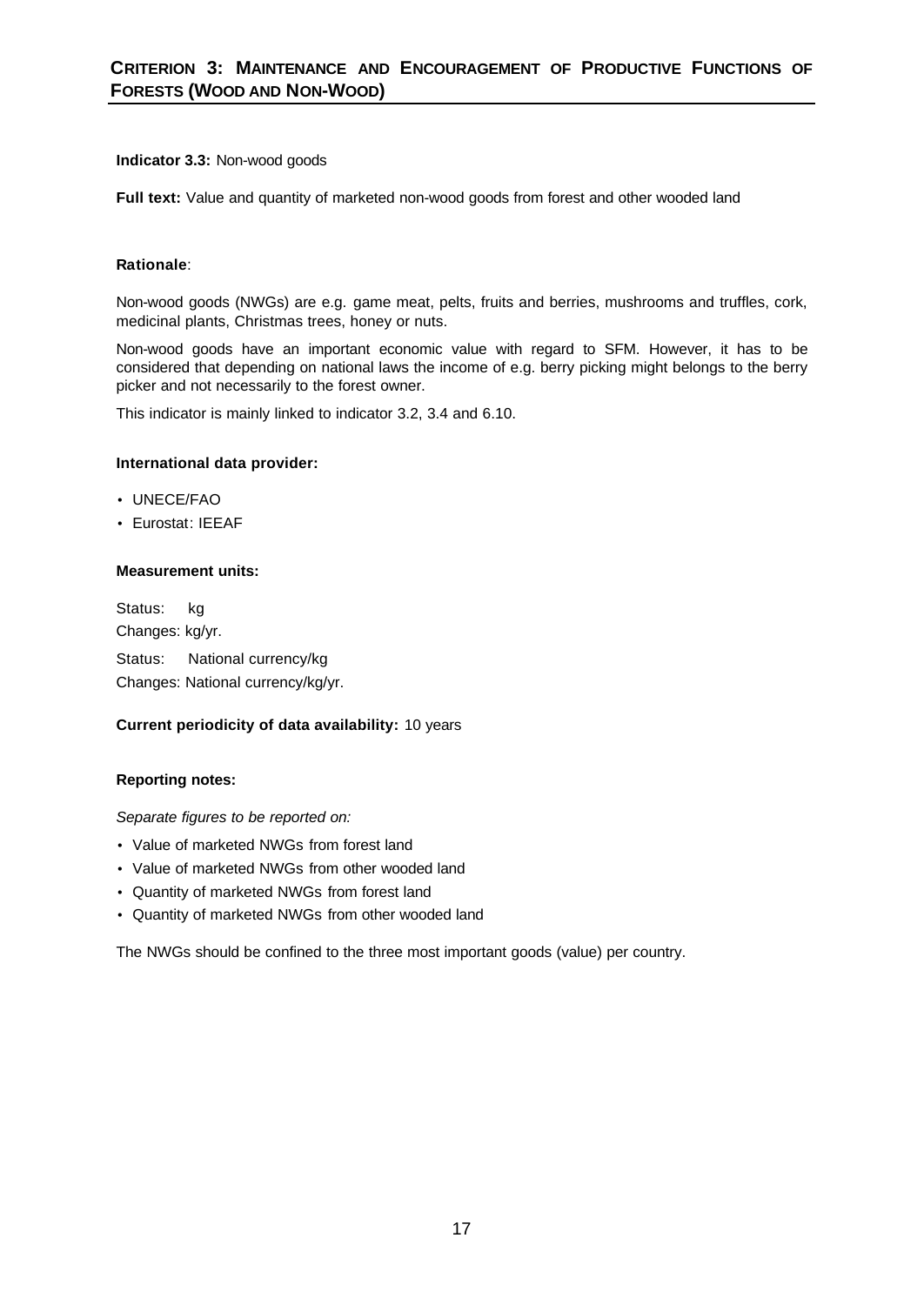# **Indicator 3.4:** Services

**Full text:** Value of marketed services on forest and other wooded land

# **Rationale**:

Marketed services include, for instance, hunting licences, fishing licences, managed outdoor recreation areas or trails for mountain biking, horse riding, skiing and other recreational activities. Also environmental services like private contracts for conservation should be indicated here. Depending on national laws these marketed services of the forest contribute in general directly to increase the income of the forest owner.

This indicator is mainly linked to indicator 3.2, 3.3 and 6.10.

# **International data provider:** UNECE/FAO

# **Measurement units:**

Status: National currency/ha Changes: National currency/ha/yr.

# **Current periodicity of data availability:** 10 years

# **Reporting notes:**

*Separate figures to be reported on:* 

- Value of marketed services on forest land
- Value of marketed services on other wooded land

The marketed services should be confined to the three most important services (value) per country.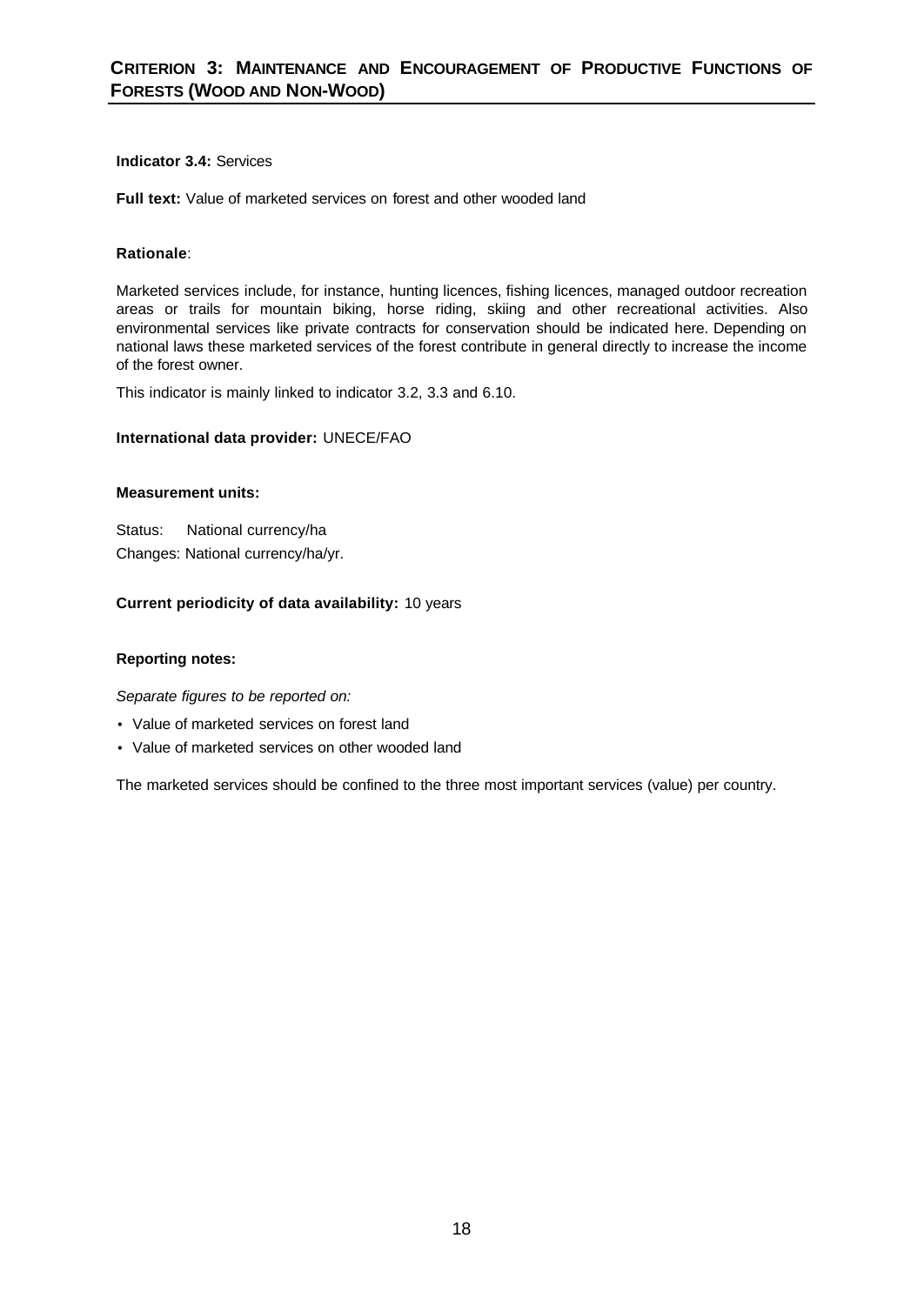# **Indicator 3.5:** Forests under management plans

**Full text:** Proportion of forest and other wooded under a management plan or equivalent

# **Rationale**:

The existence of a forest management plan or equivalent indicates approaches of forest management towards pre-set goals, and have the intention to achieve those goals. The plan in general contributes to SFM, but can not guarantee it. On the other hand, sustainable management can be carried out without a written management plan.

The indicator quantifies the forest area, for which a planning process has been carried out and documented in written form. The management document can be operational (management plan) or less specific (equivalent). It is often registered or approved by public authorities, but this is not a precondition.

On a global level this indicator is of high importance.

This indicator is mainly linked to indicator 1.1, 1.2, 1.3. and 3.1. which express the results of management in the forest.

# **International data provider:** UNECE/FAO

# **Measurement unit:**

Status: % of total forest and other wooded land Changes: % of total forest and other wooded land/yr.

# **Current periodicity of data availability:** 10 years

# **Reporting notes:**

*Figures to be reported separately and exclusive:*

The percentage of forest land and percentage of other wooded land with

- a) management plans\*
- b) equivalents\*

\*see MCPFE definitions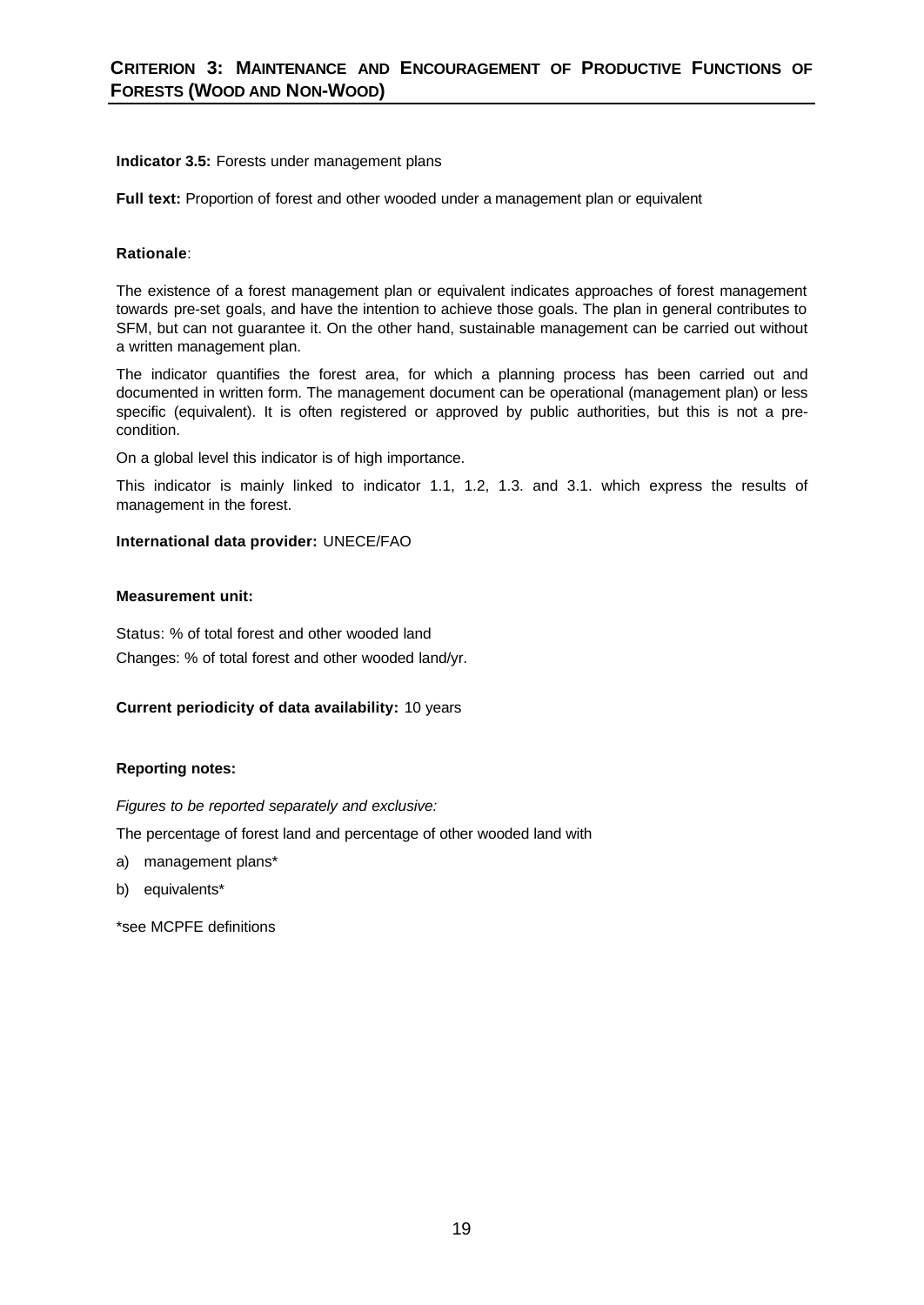# **Indicator 4.1:** Tree species composition

Full text: Area of forest and other wooded land, classified by number of tree species occurring and by forest type

# **Rationale**:

Species diversity and dynamics of forest and other wooded land ecosystems depend considerably also on the composition of tree species. Multispecies forest and other wooded land are usually richer in biodiversity than monospecific forest and other wooded land. However, it has to be considered that some natural forest ecosystems have only one or two tree species, e.g. natural subalpine spruce stands.

This indicator is mainly linked to indicator 1.1 and 4.3.

# **International data provider:**

- UNECE/FAO
- ICP Forests (Level I)

# **Measurement units:**

Status:ha Changes: ha/yr.

# **Current periodicity of data availability:** 10 years

# **Reporting notes:**

*Threshold to indicate a tree species:* 

>5% of tree cover or basal area by this tree species.

- For forest land by number of tree species occurring and by forest type.
- For other wooded land by number of tree species occurring and by forest type.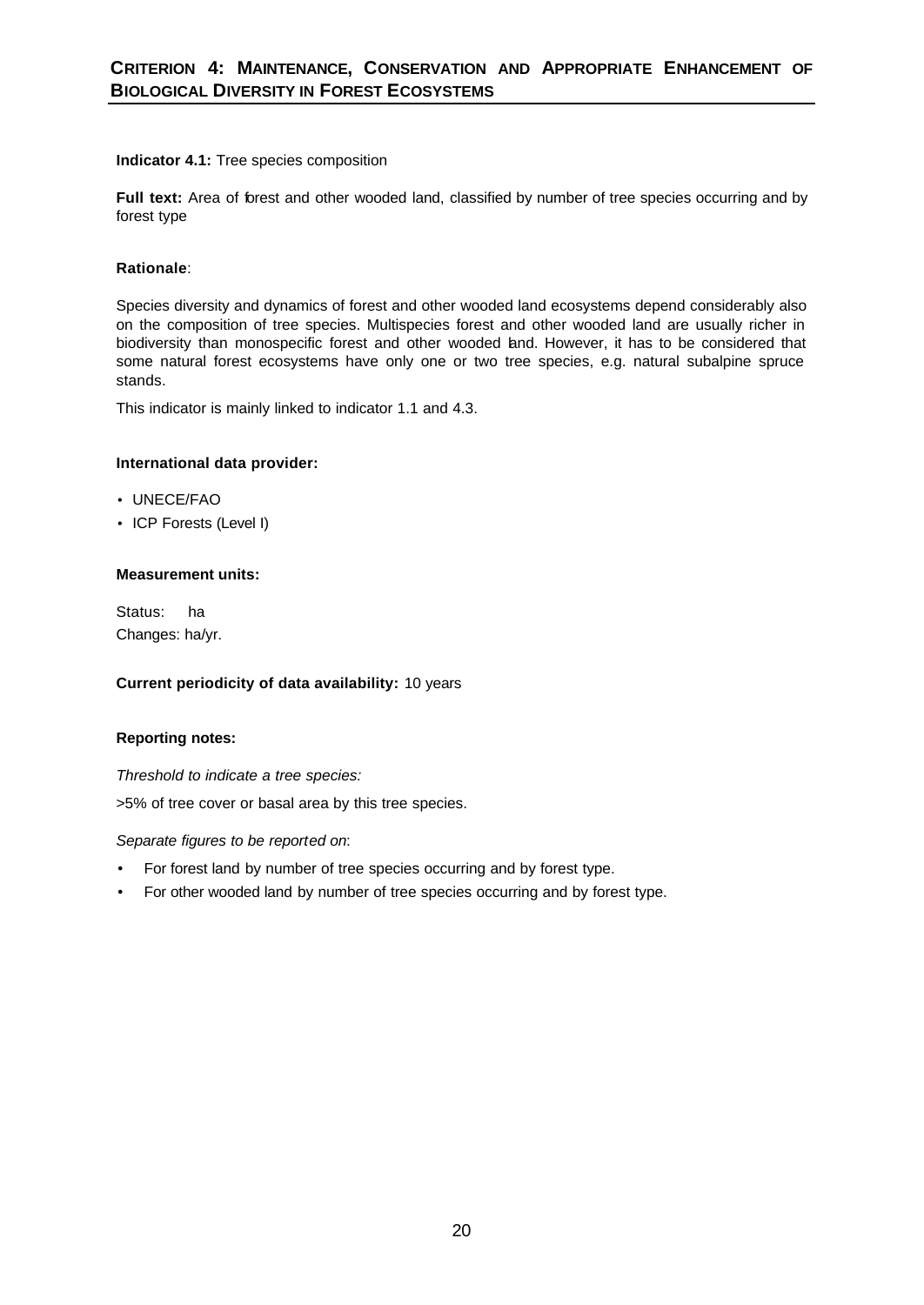# **Indicator 4.2:** Regeneration

**Full text:** Area of regeneration within even-aged stands and uneven-aged stands, classified by regeneration type

# **Rationale**:

Natural regeneration contributes to conserving the diversity of the genotype and to maintaining the natural species composition, structure and ecological dynamics. However, it has to be considered, that natural regeneration is not always feasible to reach adequate management and conservation goals.

Regeneration types are natural regeneration, natural regeneration enhanced by planting, regeneration by planting and seeding, and coppice sprouting.

This indicator is mainly linked to indicator 1.1.

# **International data provider:** UNECE/FAO

# **Measurement units:**

Status:ha Changes: ha/yr.

# **Current periodicity of data availability:** 10 years

# **Reporting notes:**

*Classification of regeneration types according to TBFRA 2000:* 

- Natural regeneration
- Natural regeneration enhanced by planting
- Regeneration by planting and/or seeding
- Coppice sprouting

- Area of regeneration within even-aged stands, classified by regeneration type
- Area of regeneration within uneven-aged stands, classified by regeneration type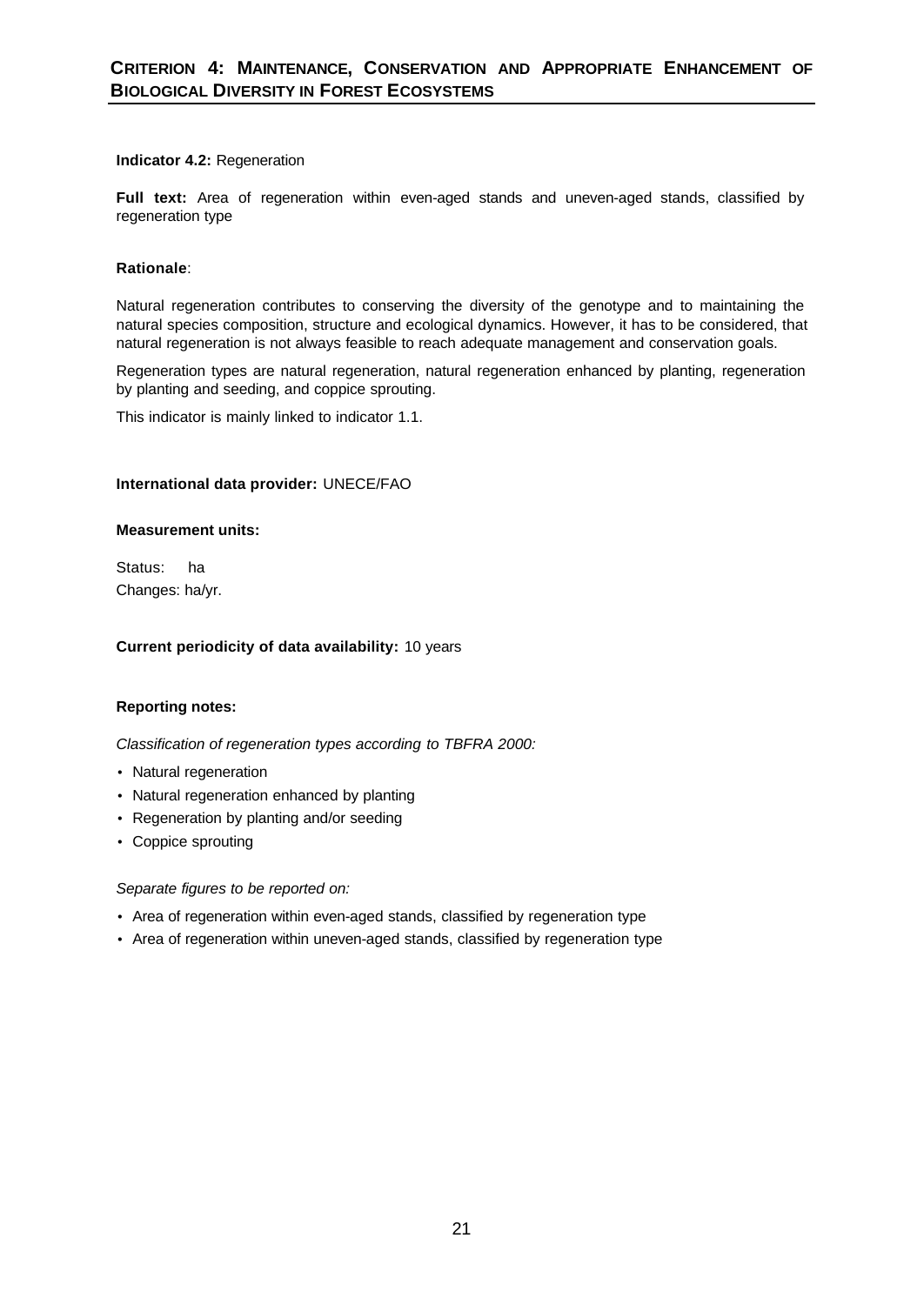# **Indicator 4.3:** Naturalness

**Full text:** Area of forest and other wooded land, classified by "undisturbed by man", by "semi-natural" or by "plantations", each by forest type

# **Rationale**:

The degree of naturalness of forest ecosystems shows the intensity of human interventions. Different levels of utilisation intensity are characterised not only by changing structures but also by different species communities. The composition and structure determine the functional diversity and these factors constitute the biological diversity of an area. The existence of forest and other wooded land undisturbed by man, i.e. forests where natural processes and species to a considerable extent remain or have been restored, has a high conservation value for understanding the ecological principles, and for reference when setting up management priorities and plans and models for silvicultural planning.

Semi-natural forests can keep certain characteristics, allowing natural dynamics and biodiversity closer to the original ecosystem. Plantations usually represent ecosystems on their own, with artificial dynamics establishing species communities completely distinct from the original ecosystem.

In European conditions, most forests are "semi-natural", and it is desirable in the future to introduce one or more subdivisions along the spectrum from forests managed in a "close-to-nature" way to those whose management is close to plantation silviculture. In practice however, it is not yet possible to make a workable classification.

This indicator is mainly linked to indicator 1.1 and to indicators under Criterion 4.

# **International data provider:**

- UNECE/FAO
- EEA
- Berne Convention data
- Council of Europe: EMERALD data

#### **Measurement units:**

Status:ha Changes: ha/yr.

# **Current periodicity of data availability:** 10 years

# **Reporting notes:**

*Separate figures to be reported on area of forest and on area of other wooded land for:*

- undisturbed by man, by forest type
- semi-natural, by forest type
- plantations, by forest type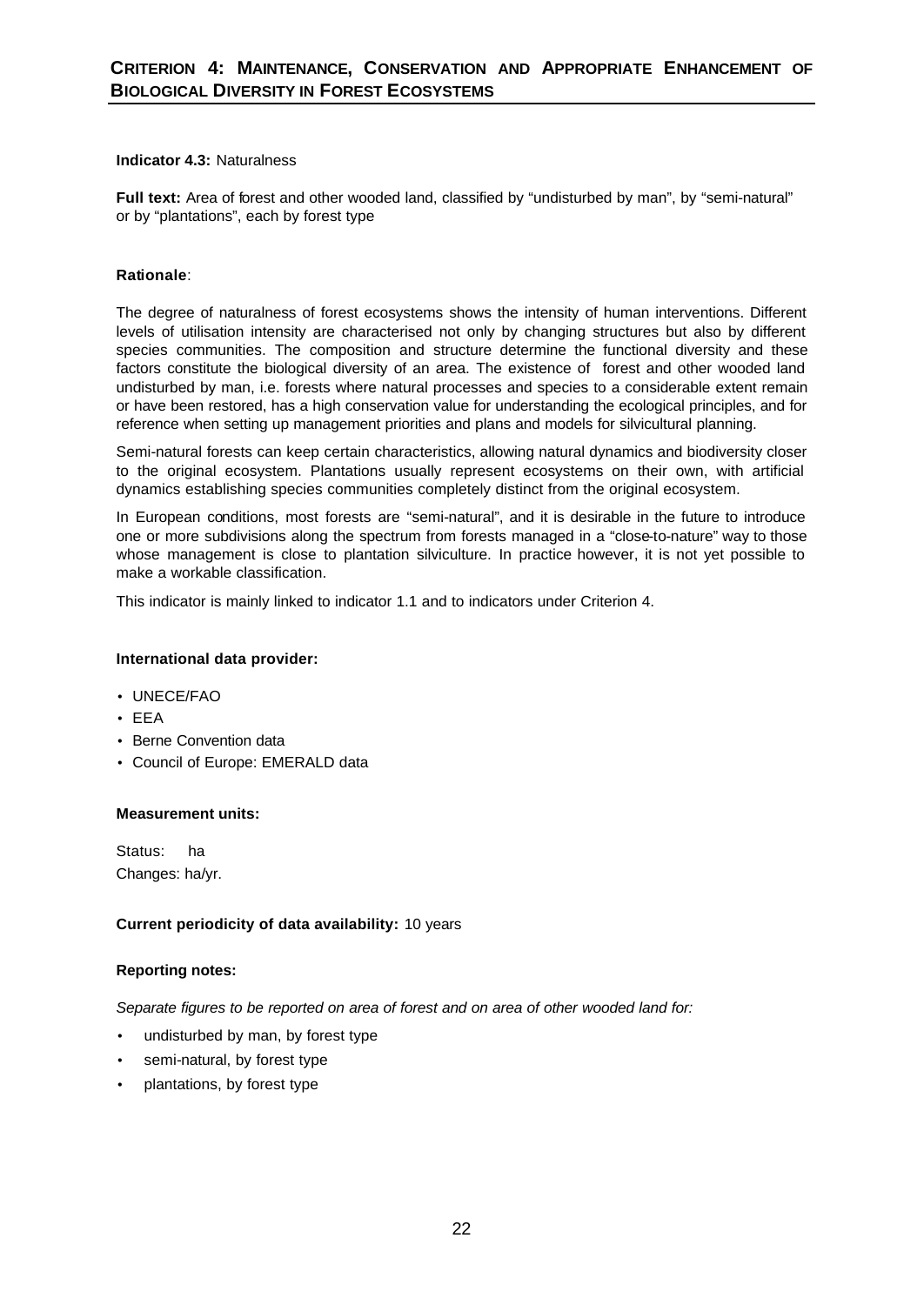# **Indicator 4.4:** Introduced tree species

**Full text:** Area of stands of forest and other wooded land dominated by introduced tree species

# **Rationale**:

Non-indigenous tree species have been introduced for various easons like forestry or gardening. Introduced tree species make a significant contribution to wood supply in many countries, however, through their ecological characteristics, e.g. competitiveness, may change the dynamics of forest ecosystems and may influence sites, species composition, structure and functional diversity. Some introduced species have become problematic, i.e. invasive., c.f. the guiding principles on combating alien invasive species adopted by the Convention on Biological Diversity (CBD).

This indicator is mainly linked to indicator 1.1.

# **International data provider:**

- UNECE/FAO
- ICP Forests

# **Measurement units:**

Status: ha Changes: ha/yr.

**Current periodicity of data availability:** 10 years

# **Reporting notes**:

*Threshold for stands dominated by introduced tree species:*  >50 % of tree cover or basal area by tree species introduced

*Separate figures to be reported on:*

- Area of stands of forest dominated by introduced tree species and of which invasive\*
- Area of stands of other wooded land dominated by introduced tree species and of which invasive\*

\*Invasive species according to CBD definition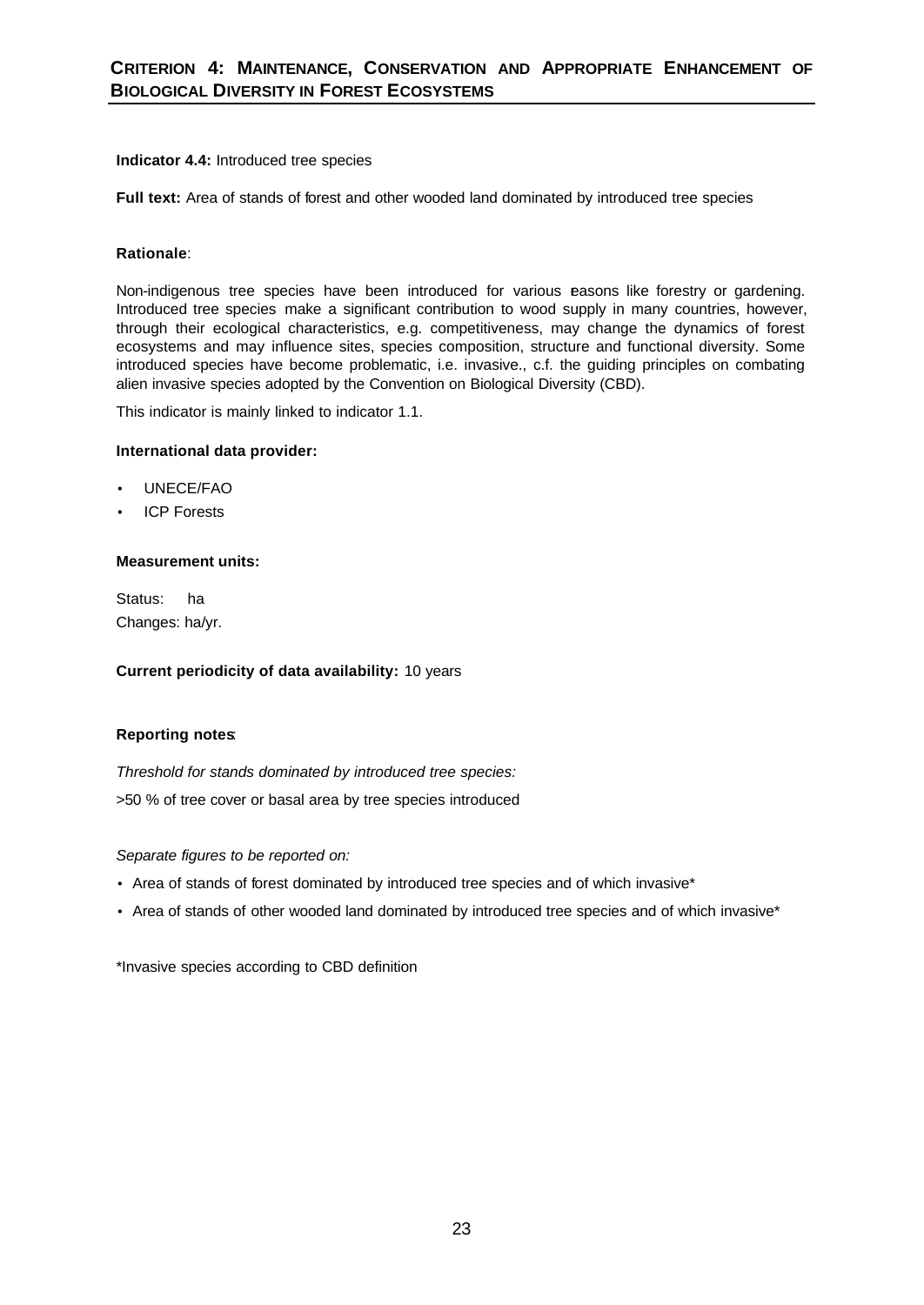# **Indicator 4.5:** Deadwood

**Full text:** Volume of standing and of lying deadwood on forest and other wooded land, classified by forest type

# **Rationale**:

Deadwood (coarse woody debris ) in form of snags (dead standing trees) and logs (dead lying trees) is a habitat for a wide array of organisms and after humification an important component of forest soil. Many species are dependent, during some part of their life cycle, upon dead or dying wood of moribund or dead trees (standing and fallen), or upon wood-inhabiting fungi or other species. Because of lack of deadwood many of the dependent species are endangered.

# **International data provider:** UNECE/FAO

# **Measurement units:**

Status: m<sup>3</sup>/ha Changes: m<sup>3</sup>/ha/yr.

# **Current periodicity of data availability:** 10 years

# **Reporting notes:**

# *Separate figures to be reported on:*

- Volume of dead standing trees (snags) on forest land, classified by forest type
- Volume of dead standing trees (snags) on other wooded land, classified by forest type
- Volume of dead lying trees (logs) on forest land, classified by forest type
- Volume of dead lying trees (logs) on other wooded land, classified by forest type

*Minimum length and diameter of standing and lying dead trees:* 

- Length: 2 m
- Diameter: It is up to the countries to define the threshold level for the minimum size of diameter to be reported. It is recommended that the minimum size be:
	- Standing deadwood: 10 cm d.b.h.
	- Lying deadwood: 10 cm mean diameter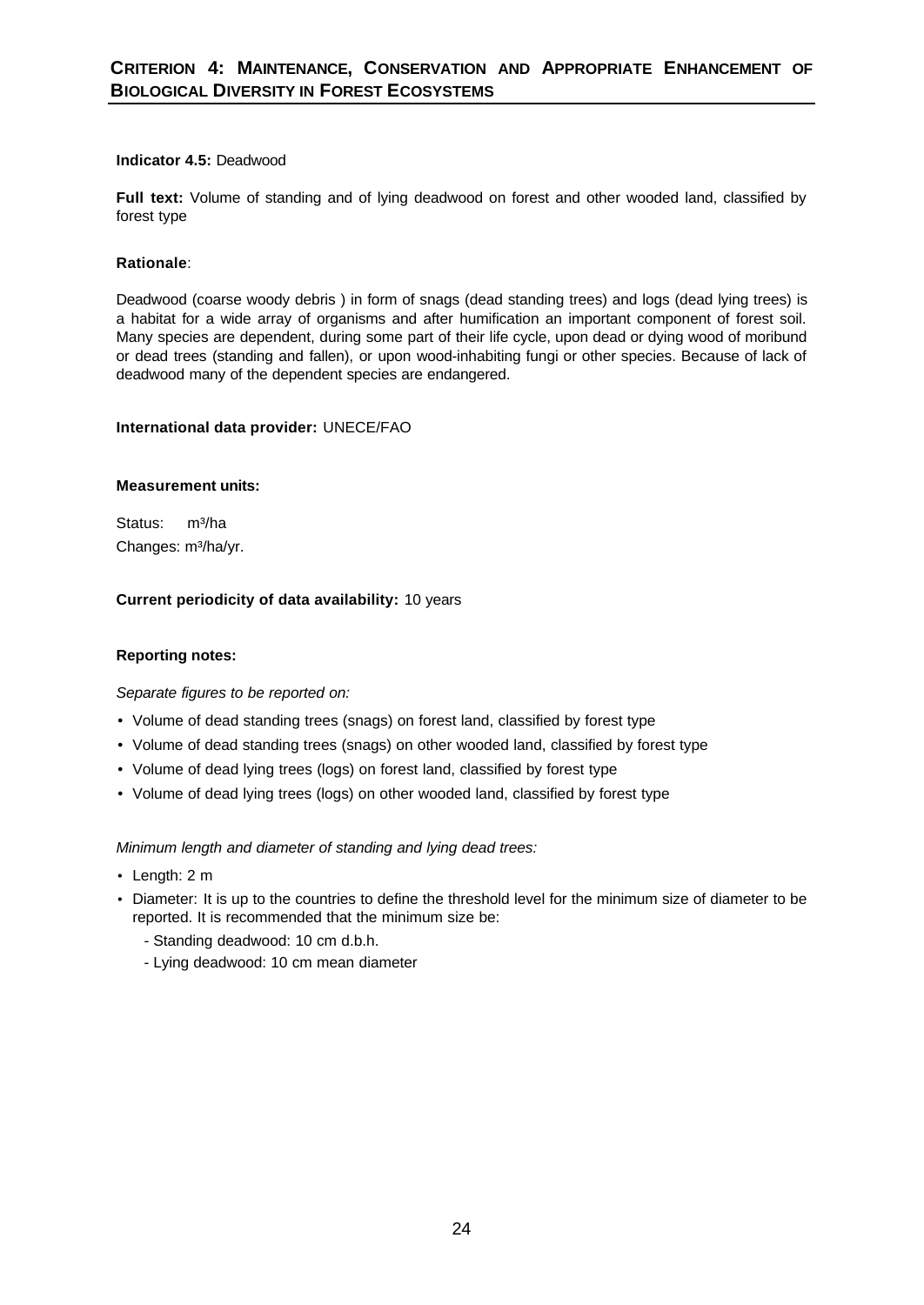# **Indicator 4.6:** Genetic resources

**Full text:** Area managed for conservation and utilisation of forest tree genetic resources (in situ and ex situ gene conservation) and area managed for seed production

# **Rationale**:

Genetic diversity is the ultimate source of biodiversity at all levels. Genetic resources of species should be conserved for the future, both to secure the width of genetic pools and to allow use of best provenances. A loss of variation may have negative consequences for fitness, for production and may prevent adaptive change in populations in response to climate change, and to properties such as for  $CO<sub>2</sub>$  storage.

This indicator is mainly linked to indicator 1.1.

# **International data provider:**

- REFORGEN (FAO)
- EUFORGEN (FAO/IPGRI)

# **Measurement units:**

Status:ha Changes: ha/yr.

# **Current periodicity of data availability:** 10 years

# **Reporting notes:**

- Area managed for in situ gene conservation
- Area managed for ex situ gene conservation
- Area managed for seed production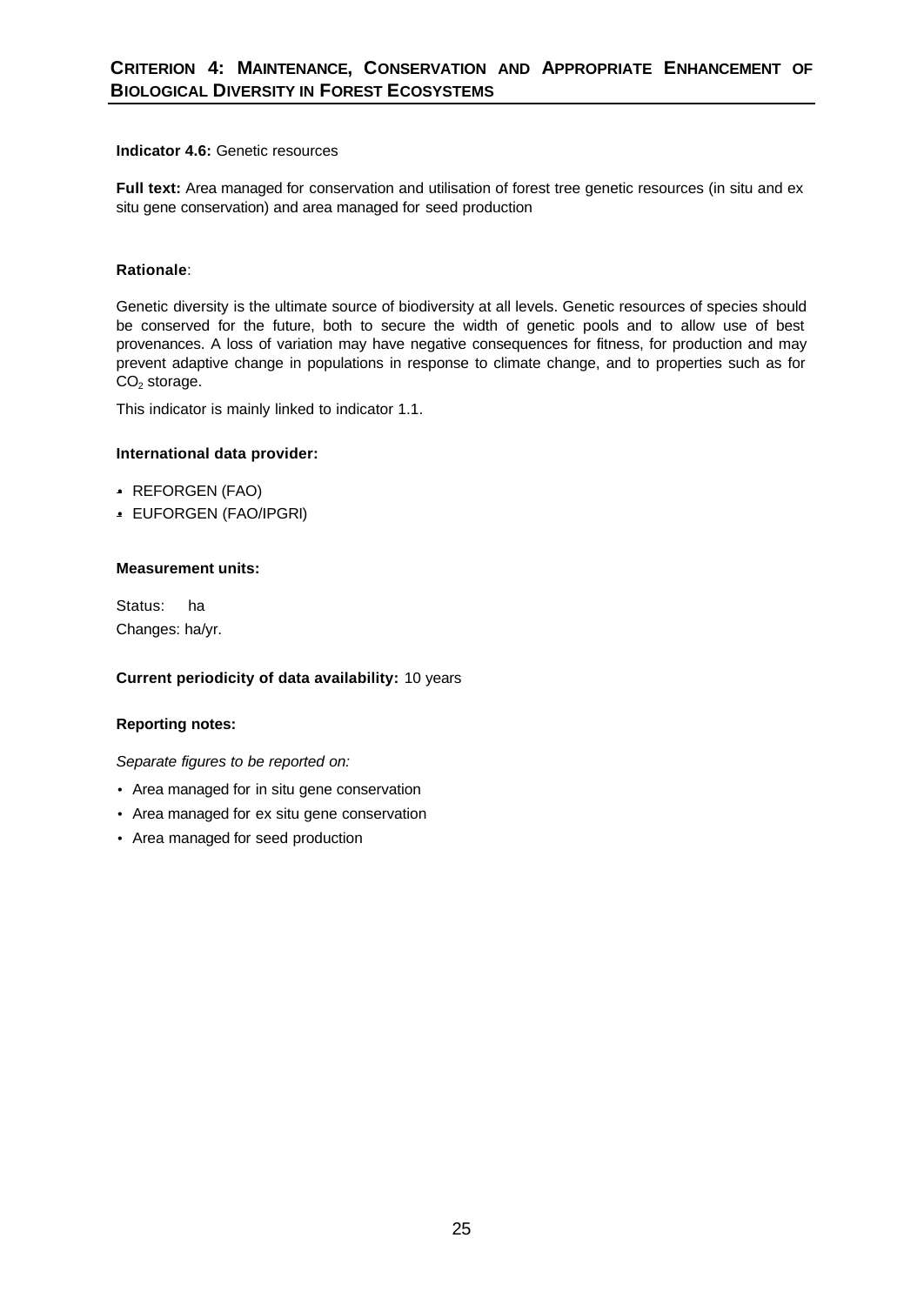# **Indicator 4.7:** Landscape pattern

**Full text:** Landscape-level spatial pattern of forest cover

# **Rationale:**

The long term survival of forest species may be threatened by fragmentation of the forest land into isolated patches of insufficient size.

The landscape-level spatial pattern of forest cover gives information on the size, shape and spatial distribution of forests in a landscape as it reflects the potential of a landscape to provide forest habitats. The monitoring of fragmentation in forests is not intended.

Fragmentation of forest land has historically occurred in many regions in Europe.

This indicator is mainly linked to indicator 1.1.

# **International data provider:**

- EEA
- JRC
- CORINE Land Cover

# **Measurement units:**

Status: Patch area classes Changes: Changes in fragmentation in %/decade

# **Current periodicity of data availability:** 10 years

# **Reporting notes:**

Data could be collected by remote sensing.

Note:

- The measurement units and methodology need further clarification and harmonisation.
- An agreed definition of unfragmented area seems necessary.
- So far, the data availability does not enable a detailed analysis of this indicator.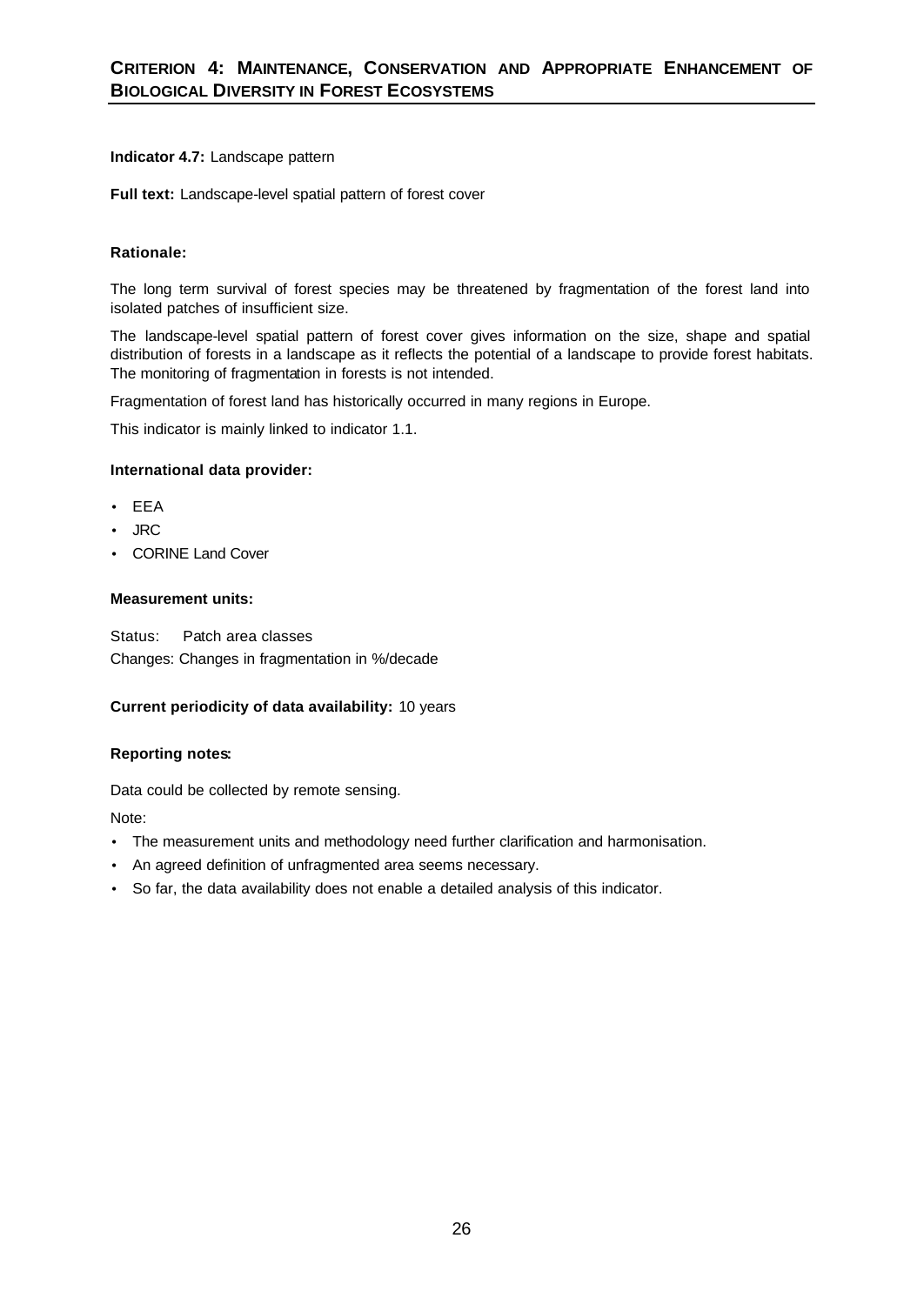# **Indicator 4.8:** Threatened forest species

**Full text:** Number of threatened forest species, classified according to IUCN Red List categories in relation to total number of forest species

# **Rationale**:

The most recognisable form of depletion of biodiversity lies in the loss of species (fauna and flora). Slowing down the rate of species extinction due to anthropogenic factors is a key objective of the conservation of biodiversity. Changes in forest species population levels may also provide an early warning of changes in vital forest ecosystem functions.

The majority of threatened species are limited in their geographical distribution to single countries. Therefore, this indicator is of high importance for the implementation of SFM at national level.

# **International data provider:**

- IUCN (Red Lists)
- UNECE/FAO
- EEA

#### **Measurement units:**

Status:absolute number of selected taxa Status:% of total number of selected taxa

Changes: absolute number of selected taxa/yr.

# **Current periodicity of data availability:** variable

# **Reporting notes:**

*Threatened forest species are to be classified according to the following IUCN Red List categories:*

- vulnerable
- endangered
- critically endangered
- extinct in the wild

*and to be broken down to the following species groups as far as available data exist:*

- birds
- mammals
- other vertebrates
- **invertebrates**
- vascular plants
- cryptogams and fungi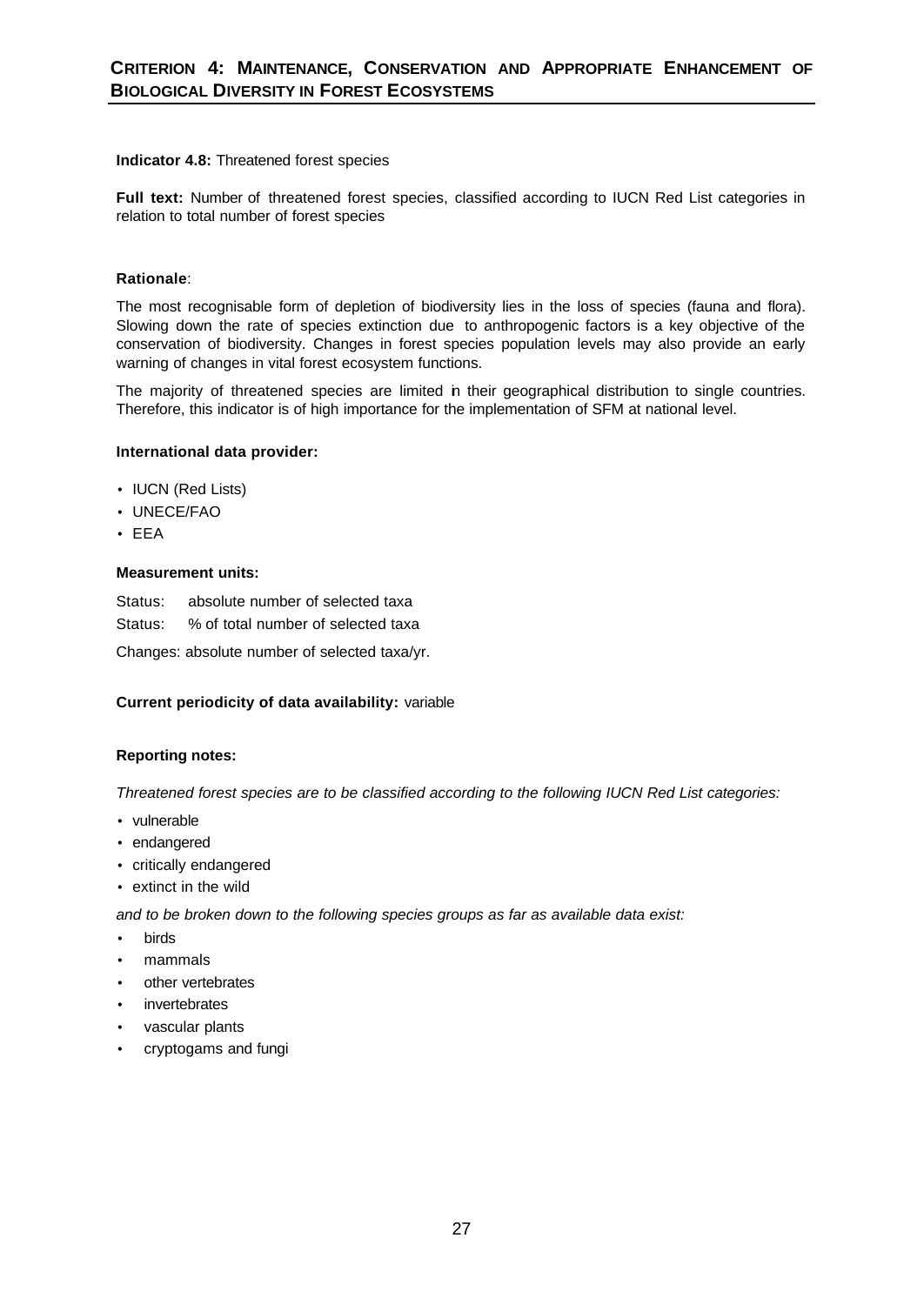# **Indicator 4.9:** Protected forests

**Full text:** Area of forest and other wooded land protected to conserve biodiversity, landscapes and specific natural elements, according to MCPFE Assessment Guidelines

# **Rationale**:

Protected areas per se focus on the conservation of biological diversity and the maintenance of natural ecological processes.

Protected areas represent one of the oldest instruments for protecting nature and natural resources. Protected areas are included as a main pillar in nature conservation laws in all European countries.

This indicator is mainly linked to indicator 1.1, 4.3, 5.1, 5.2 and 6.11.

# **International data provider:** UNECE/FAO

#### **Measurement units:**

Status: ha Changes: ha/yr.

# **Current periodicity of data availability:** 10 years

# **Reporting notes:**

*According to MCPFE Assessment Guidelines separate figures to be reported on:*

- Area of forest land protected according to MCPFE Class 1.1
- Area of forest land protected according to MCPFE Class 1.2
- Area of forest land protected according to MCPFE Class 1.3
- Area of forest land protected according to MCPFE Class 2
- Area of other wooded land protected according to MCPFE Class 1.1
- Area of other wooded land protected according to MCPFE Class 1.2
- Area of other wooded land protected according to MCPFE Class 1.3
- Area of other wooded land protected according to MCPFE Class 2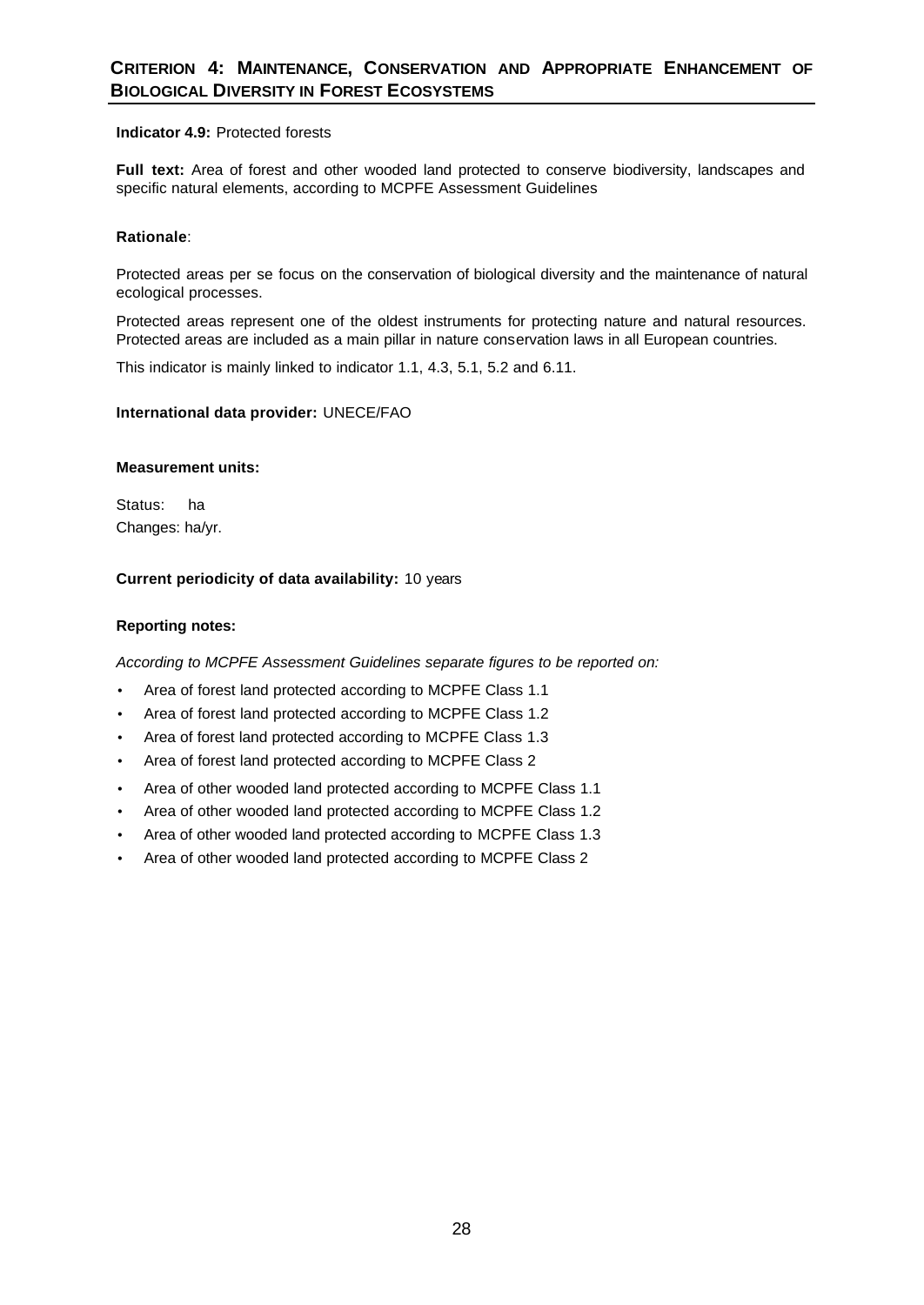**Indicator 5.1:** Protective forests – soil, water and other ecosystem functions

**Full text:** Area of forest and other wooded land designated to prevent soil erosion, to preserve water resources, or to maintain other forest ecosystem functions, part of MCPFE Class "Protective Functions"

# **Rationale**:

Forests have several very important protective functions for soil or for the surface under the forest cover, e.g. protection against erosion.

Forest cover has also many very important functions for the maintenance of water resources and of water cycles like the protection of water reservoirs (ground water and aquifers) or filtering of water, modification of water cycle and run-off.

In addition, forests fulfil other important ecosystem functions, e.g. maintenance of clean air, stabilisation of local climate, combating desertification, securing the timber line in alpine and polar areas, etc.

Whereas all forests fulfil these functions to some degree, for some forests, this is the primary management objective. The intention of this indicator is to identify those forests where protection of soil, water and other ecosystem functions is the primary management objective.

This indicator is mainly linked to indicator 1.1 as well as related to indicators under Criteria 2 and 4.

#### **International data provider:** UNECE/FAO

#### **Measurement units:**

Status: ha Changes: ha/yr.

#### **Current periodicity of data availability:** variable

#### **Reporting notes:**

The total area with main management objective "Protective Functions", according to MCPFE Class 3 should be divided into areas with:

- 1) management clearly directed to protect soil and its properties, or water quality and quantity or other forest ecosystem functions (indicator 5.1); and
- 2) management clearly directed to protect infrastructure and managed natural resources against natural hazards (indicator 5.2)

For this indicator the area of 1) should be reported.

There might be an overlap with indicator 4.9 (protected forests): if this is the case, the fact should be indicated.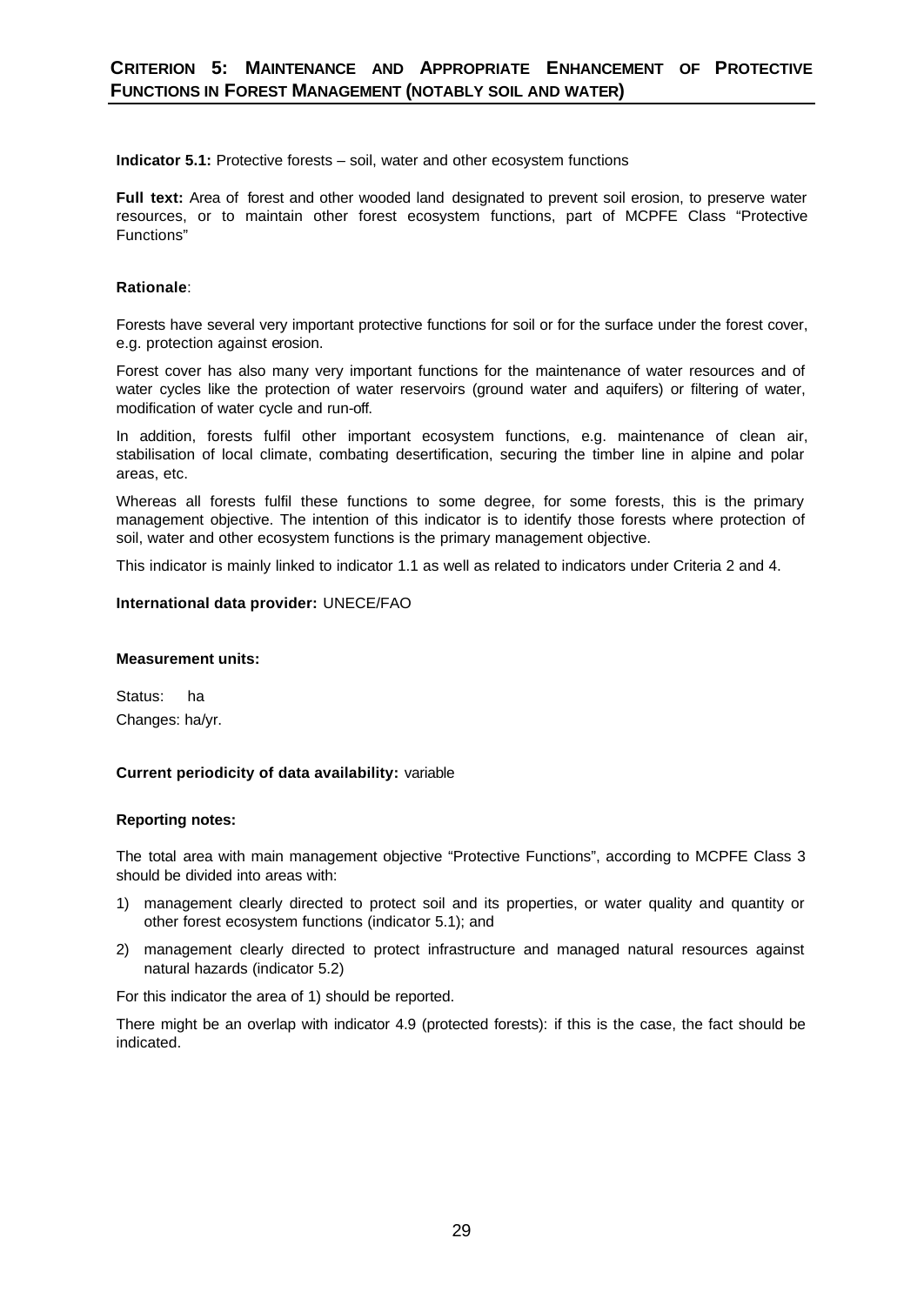**Indicator 5.2:** Protective forests – infrastructure and managed natural resources

**Full text:** Area of forest and other wooded land designated to protect infrastructure and managed natural resources against natural hazards, part of MCPFE Class "Protective Functions"

# **Rationale**:

Forests fulfil important protective functions for infrastructure (e.g. roads, settlements against avalanches) but also for the protection of managed natural resources (e.g. vineyards, orchards, meadows) or directly for the protection of humans (e.g. from noise or visibility protection).

Whereas all forests fulfil these functions to some degree, for some forests this is the primary management objective. The intention of this indicator is to identify those forests where protection of infrastructure and managed natural resources is the primary management objective.

This indicator is mainly linked to indicator 1.1 as well as related to indicators under Criteria 2 and 4.

#### **International data provider:** UNECE/FAO

#### **Measurement units:**

Status: ha Changes: ha/yr.

# **Current periodicity of data availability:** variable

#### **Reporting notes:**

The total area with main management objective "Protective functions", according to MCPFE Class 3 should be divided into areas with:

- 1) management clearly directed to protect soil and its properties, or water quality and quantity or other forest ecosystem functions (indicator 5.1); and
- 2) management clearly directed to protect infrastructure and managed natural resources against natural hazards (indicator 5.2)

For this indicator the area of 2) should be reported.

There might be an overlap with indicator 4.9 (protected forests): if this is the case, the fact should be indicated.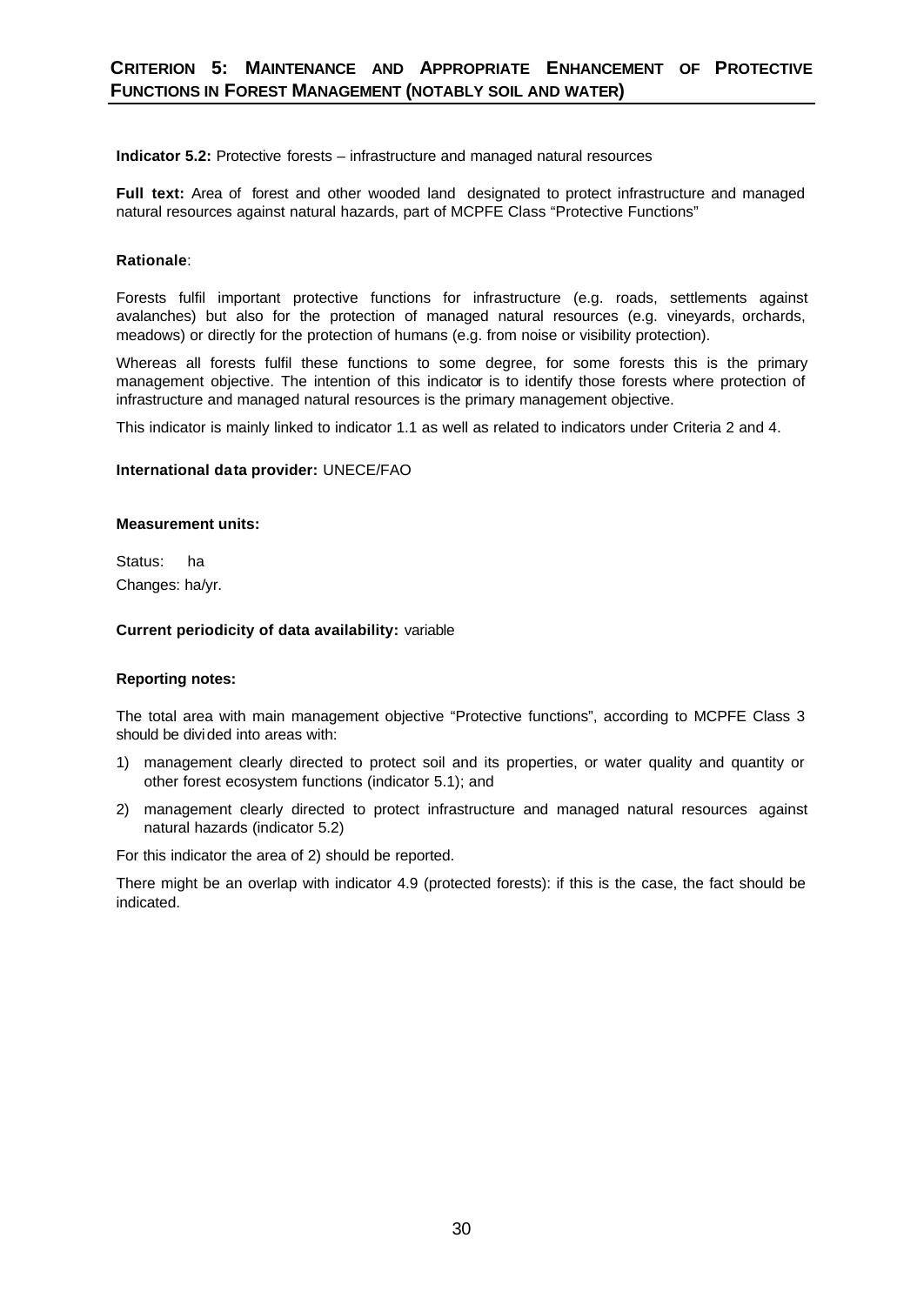# **Indicator 6.1:** Forest holdings

**Full text:** Number of forest holdings, classified by ownership categories and size classes

# **Rationale**:

The number of forest holdings is an important social indicator, especially for the sustainable development in rural areas due to significant changes within the last decades.

# **International data provider:** UNECE/FAO

#### **Measurement units:**

Status:Absolute number Changes: Absolute number/yr. Status:ha Changes: ha/yr.

# **Current periodicity of data availability:** 10 years

# **Reporting notes:**

Forest holdings are those in ISIC/NACE<sup>1</sup> 02.0 (Forestry, logging and related services).

*Separate figures to be reported on, according to the following classifications:*

Classification of forest holdings, according to TBFRA 2000*:* 

*A) Ownership categories*

- In public ownership
- In private ownership
- Others

*B) Size classes*

- $\bullet$  <10 ha
- 11 -100 ha
- 101 500 ha
- 501 10,000 ha
- >10,000 ha

 $1$  ISIC = International standard industrial classification of all economic activities.

NACE= General industrial classification of economic activities within the European communities (Nomenclature générale des activités écono-miques dans les communautés Européennes).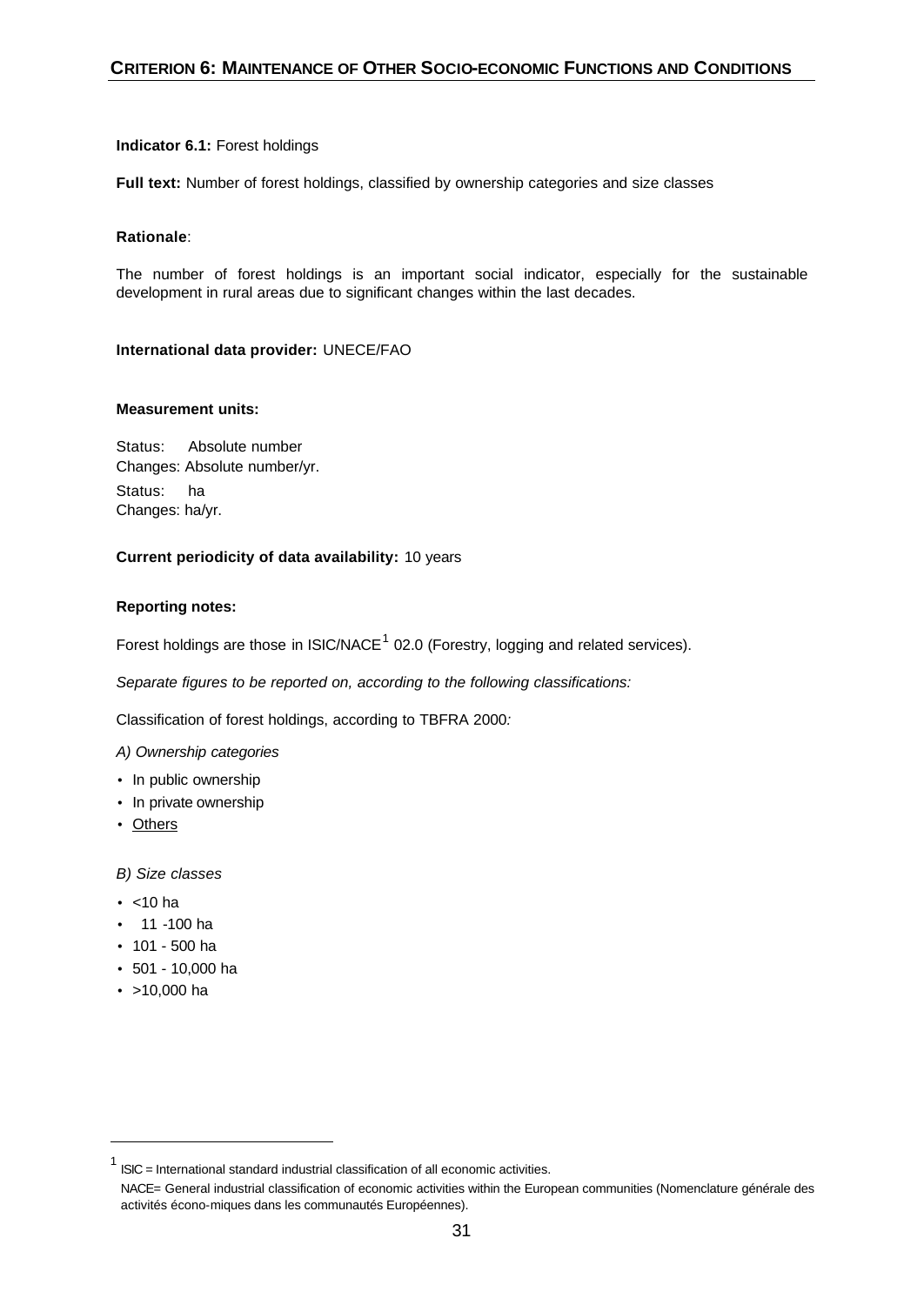# **Indicator 6.2:** Contribution of forest sector to GDP

**Full text:** Contribution of forestry and manufacturing of wood and paper products to gross domestic product

# **Rationale:**

From the national viewpoint, the contribution of forestry and manufacturing of wood and paper products to gross domestic product indicates its macro-economic importance but can also be used for the assessment on how forest management contributes to the overall sustainable development as well as, more specifically, to rural development and whether this contribution is sustainable.

Subsidies are not included in this figure.

**International data provider:** Eurostat (Economic Accounts/Forestry accounts)

# **Measurement units:**

Status:Absolute figures in national currency Changes: Absolute figures in national currency/yr. Status: **%** of GDP Changes: **%** of GDP/yr.

**Current periodicity of data availability:** annually

# **Reporting notes:**

- Contribution of ISIC/NACE 02.0 (Forestry, logging and related services) to GDP
- Contribution of ISIC/NACE 20 ff (Manufacture of wood and articles in wood) to GDP
- Contribution of ISIC/NACE 21 ff (Manufacture of paper and paper products) to GDP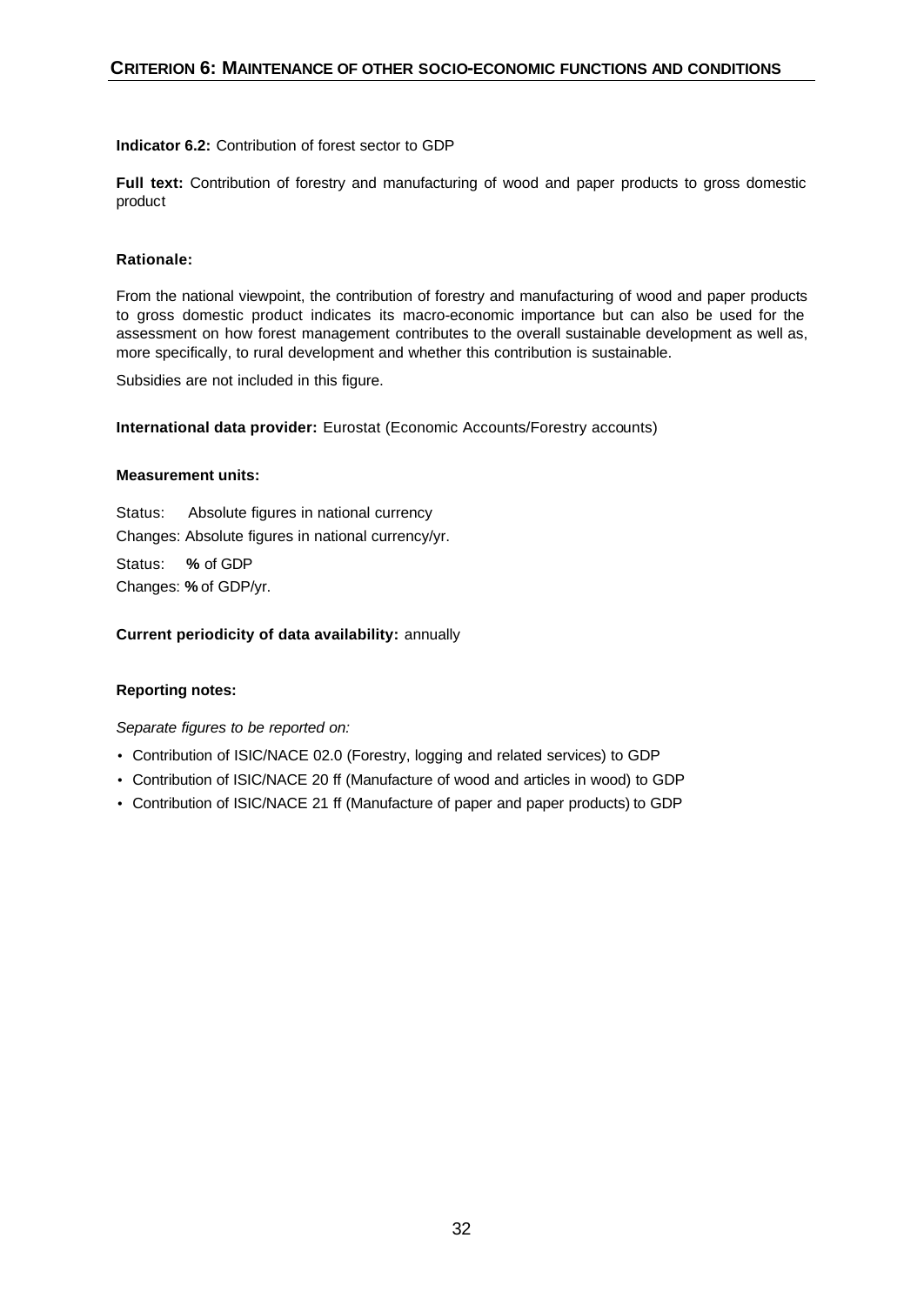# **Indicator 6.3:** Net revenue

**Full text:** Net revenue of forest enterprises

#### **Rationale**:

The level of net revenue of forest enterprises is an important indicator of the degree of economic sustainability of forest management. The net revenue of forest enterprises includes all sources of income of the forest owner directly related to forestry, including subsidies, excluding taxes.

From the national viewpoint, an increasing net revenue from forestry contributes to economic growth and to an increasing economic sustainability of the forest owners.

**International data provider:** Eurostat (Economic Statistics/Forestry account)

#### **Measurement units:**

Status: National currency/ha Changes: Annual changes in national currency/ha

#### **Current periodicity of data availability:** annually

#### **Reporting notes:**

Forest enterprises are those in ISIC/NACE 02.0 (Forestry, logging and related services).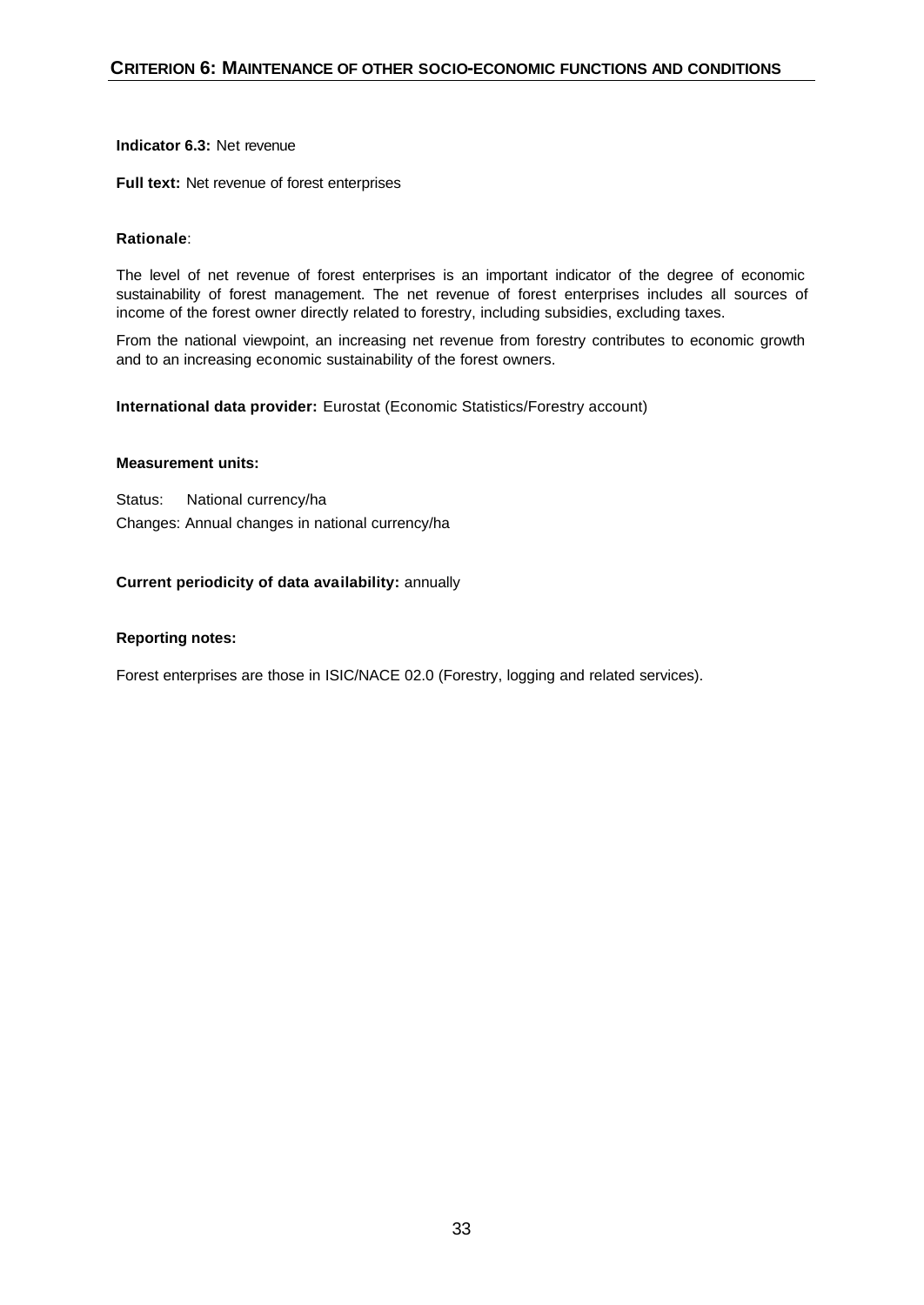#### **Indicator 6.4:** Expenditures for services

**Full text:** Total expenditures for long-term sustainable services from forests

# **Rationale:**

Forest owners, public and private, incur additional expenditures for producing a range of services that are demanded by the public free of costs. These are, for instance, expenditures to maintain protective forests against natural hazards, for preventing soil erosion or for protecting water quality as well as social services. These services are an important contribution to the quality of life and safety of humankind. It is essential to ensure that these services are maintained and that adequate public funding is provided to cover the necessary related expenditures. The total national expenditures for services from the forests should provide quantitative information on the efforts of countries to provide such forest services.

# **International data provider:** --

#### **Measurement units:**

€ for status and changes

# **Current periodicity of data availability:**

n.a.

#### **Reporting notes:**

Currently information on data availability is weak and data collection mechanisms have not yet been established. This indicator needs to be further elaborated before implementation.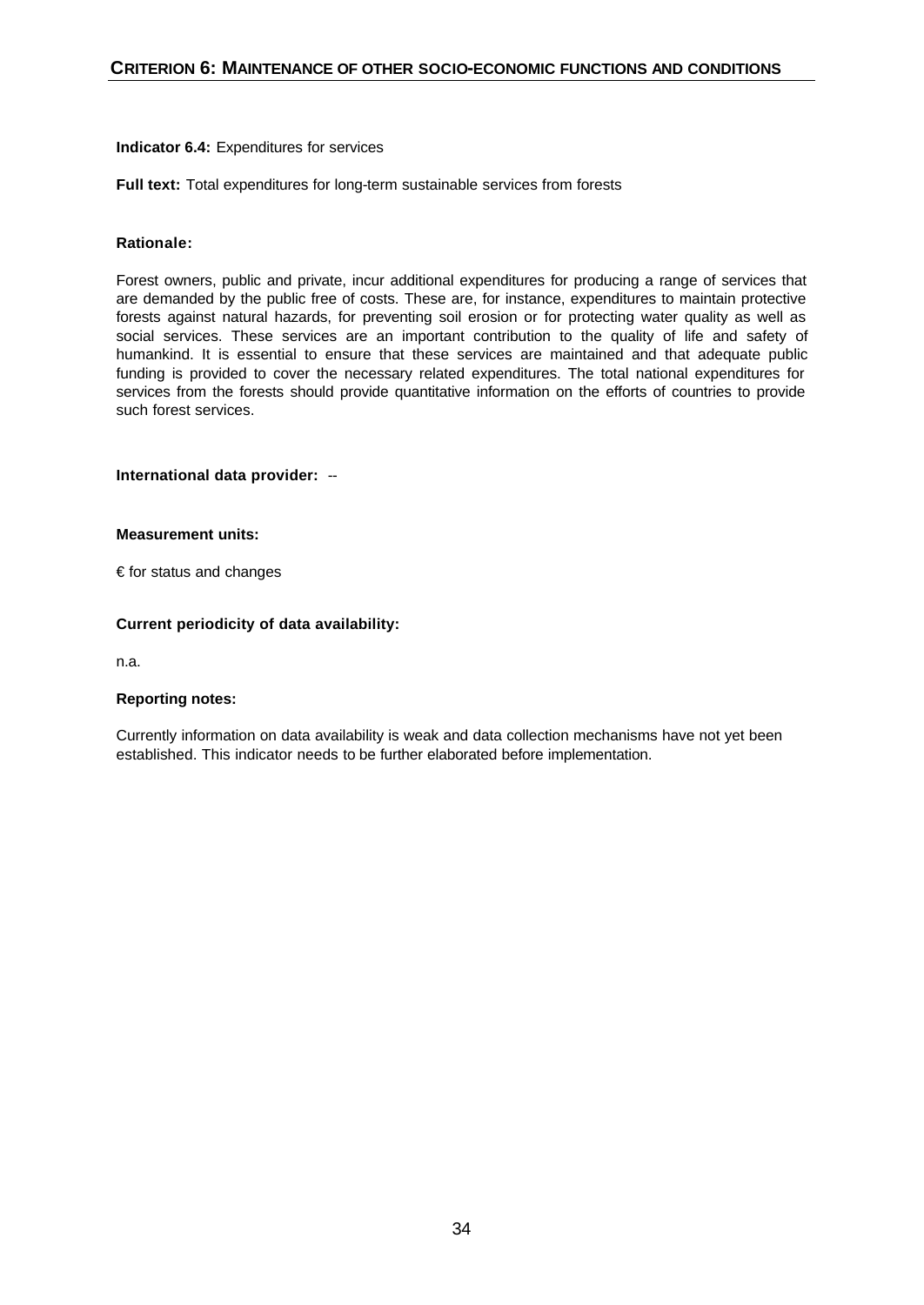#### **Indicator 6.5:** Forest sector workforce

**Full text:** Number of persons employed and labour input in the forest sector, classified by gender and age group, education and job characteristics

# **Rationale**:

Employment provided by forestry is an important indicator for the social benefits generated by forests, especially for a sustainable rural development. At the same time, an adequate workforce in terms of numbers and qualifications is a critical input to SFM.

Employment in the forestry sector has been falling in almost all European countries due to rapid increases in labour productivity. This trend continues notwithstanding policy efforts to maintain rural employment. There are often trade-offs between economic viability and the maintenance or creation of employment. Indicators help to make such trade offs visible and amenable to decision making. Qualification requirements for the remaining workforce are higher due to the use of advanced equipment and machines as well as to growing attention to environmental parameters in forestry and mill operations. Particularly for work in the forest many countries face an ageing workforce and encounter difficulties to recruit new personnel.

#### **International data provider:**

- Eurostat (Social Statistics, Community Labour Force Survey)
- UNIDO (United Nations Industrial Development Organization, for data for ISIC 20 and 21)

#### **Measurement units:**

Status: Number of persons employed in full-time equivalents Changes: Annual change in number of persons employed in full-time equivalents

# **Current periodicity of data availability:** annually

# **Reporting notes:**

#### *Separate figures to be reported for*

*a) sectors:* 

- ISIC/NACE 02.0 (Forestry, logging and related services)
- ISIC/NACE 20 ff (Manufacture of wood and articles in wood) and ISIC/NACE 21 ff (Manufacture of paper and paper products)

*and according to the following classifications:*

#### *b) gender categories:*

- male
- female
- *c) age-group categories:*
- $\cdot$  <20 yr.
- 20-50 yr.
- $\bullet$  >50 yr.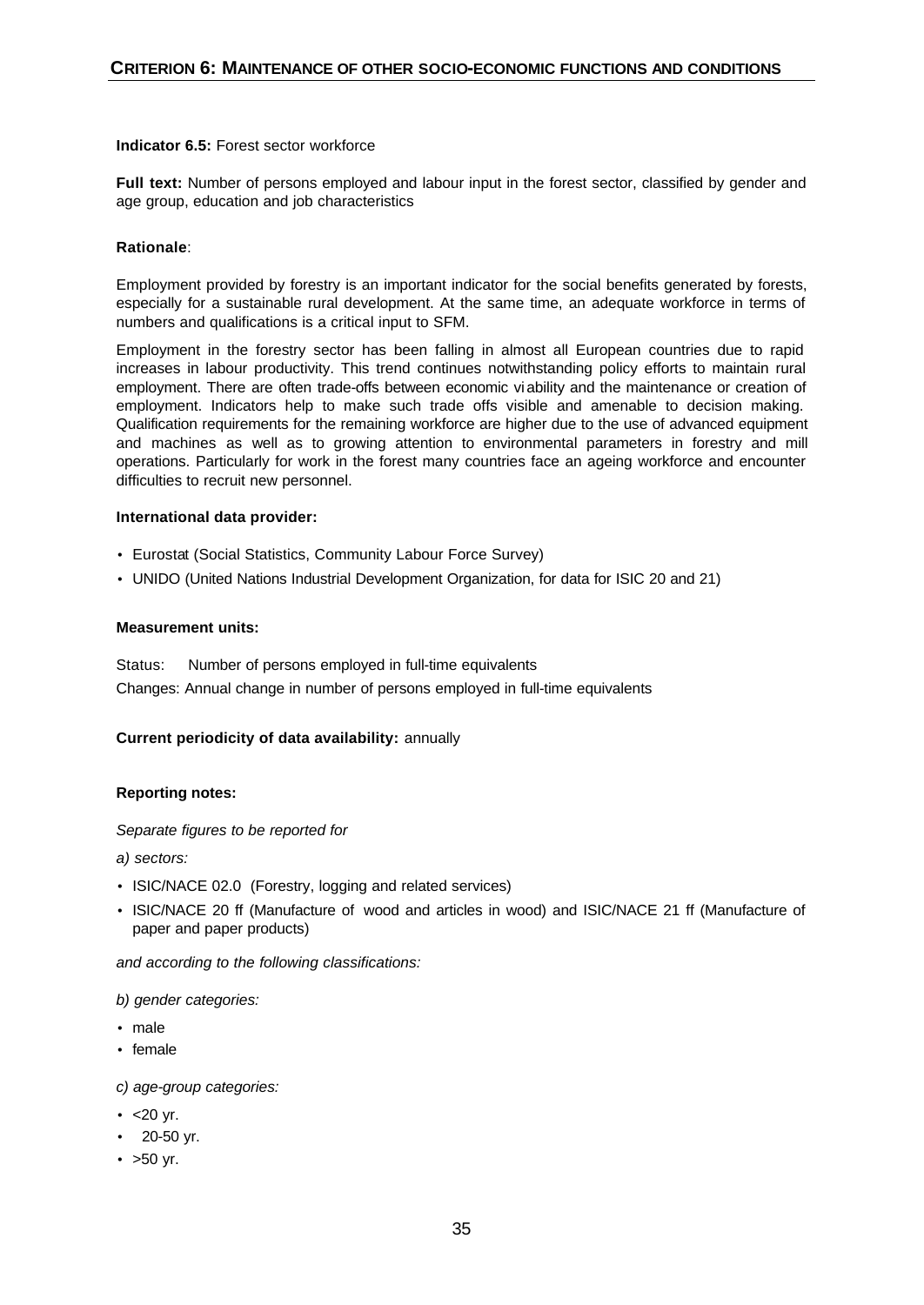# *d) educational categories:*

- Workers
- Technicians
- Managers/forest engineers

*e) job characteristics:*

- Salaried employees
- Contractors and contractor employees
- Forest owners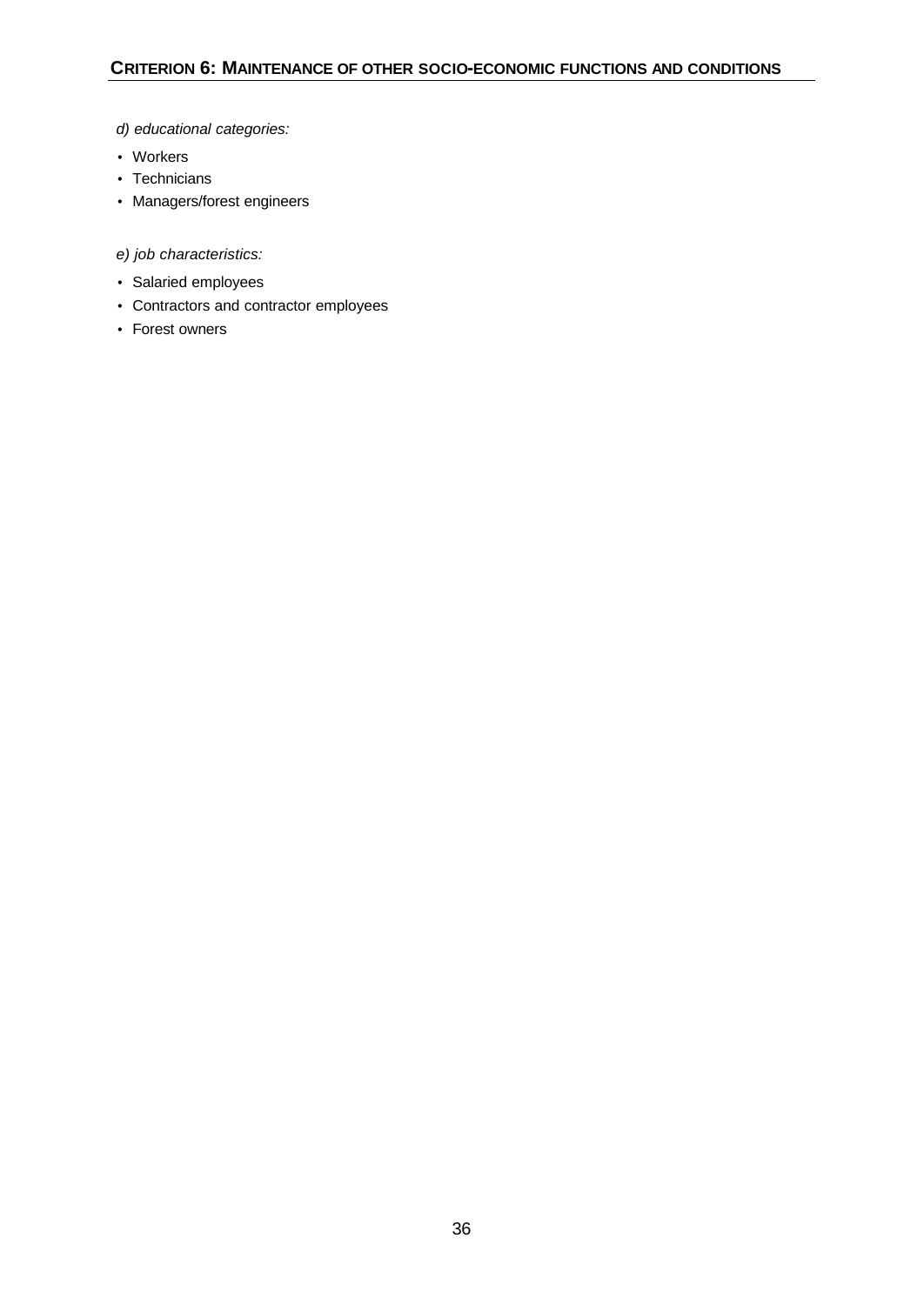# **Indicator 6.6:** Occupational safety and health

**Full text:** Frequency of occupational accidents and occupational diseases in forestry

# **Rationale:**

Forestry continues to be one of the most hazardous sectors in most European countries. The prevention of occupational accidents and occupational diseases of the forestry workforce is an important social aspect of SFM.

Occupational accidents are occurrences arising out of or in the course of work which result in fatal occupational injuries or non-fatal occupational injury.

Occupational diseases in forestry comprise diseases contracted as a result of an exposure to risk factors arising from work activity.

**International data provider:** ILO (International Labour Organisation)

#### **Measurement units:**

#### *Occupational accidents:*

Status:Absolute number of occupational accidents with loss of time

Changes: Annual changes in number of occupational accidents with loss of time

Status:Fatal occupational accidents per 100 workers/yr.

Changes: Annual changes in number of fatal occupational accidents per 100 workers/yr.

#### *Occupational diseases:*

Status: Frequency of cases per number of persons exposed multiplied by number of years of exposure

Changes: Annual changes in frequency of cases per number of persons exposed multiplied by number of years of exposure

#### **Current periodicity of data availability:** annually

#### **Reporting notes:**

- Fatal occupational accidents
- Non-fatal occupational accidents
- Occupational diseases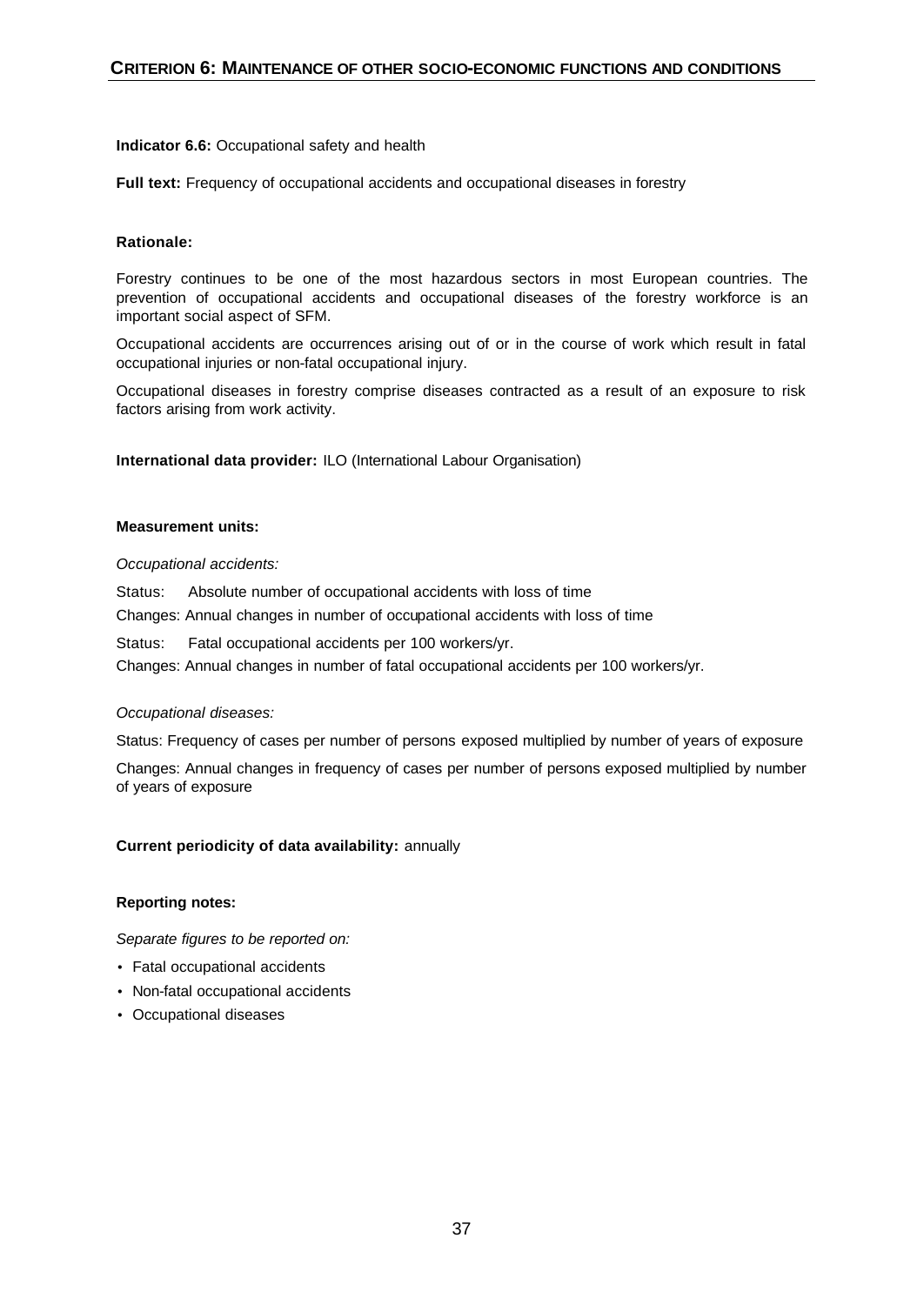**Indicator 6.7:** Wood consumption

Full text: Consumption per head of wood and products derived from wood

# **Rationale:**

Sound use of wood, a renewable and environmentally friendly raw material, is an essential part of the sustainable development of the forest and forest products sector. Income from sales of wood and forest products is the most important element in the economic sustainability of the sector.

This indicator demonstrates the intensity of wood consumption, and may be correlated with other indicators, notably population and GDP.

Taken with indicator 6.8 (trade in wood), it indicates how the country's own forest resources contribute to the provision of raw materials for the domestic markets and those abroad and whether this is sustainable.

Primary processed products (i.e. sawnwood, wood based panels, pulp, paper and paperboard) as well as wood used in the rough and energy wood should be included. Secondary process products (e.g. furniture, paper products, joinery) should not be included to avoid double counting and because of problems with conversion factors.

The use of wood instead of non-renewable raw materials is an indicator of sustainable consumption patterns in a society.

# **International data provider:**

- UNECE/FAO
- Eurostat

#### **Measurement units:**

Status:  $m^3$  EQ/head/yr. (EQ = Equivalent)

Changes: Annual changes in m<sup>3</sup> EQ/head/yr.

#### **Current periodicity of data availability:** annually

#### **Reporting notes:**

*Only one figure to be reported on:*

• Consumption (per head) of primary products, wood used in the rough and energy wood (aggregated in  $m^3$  EQ)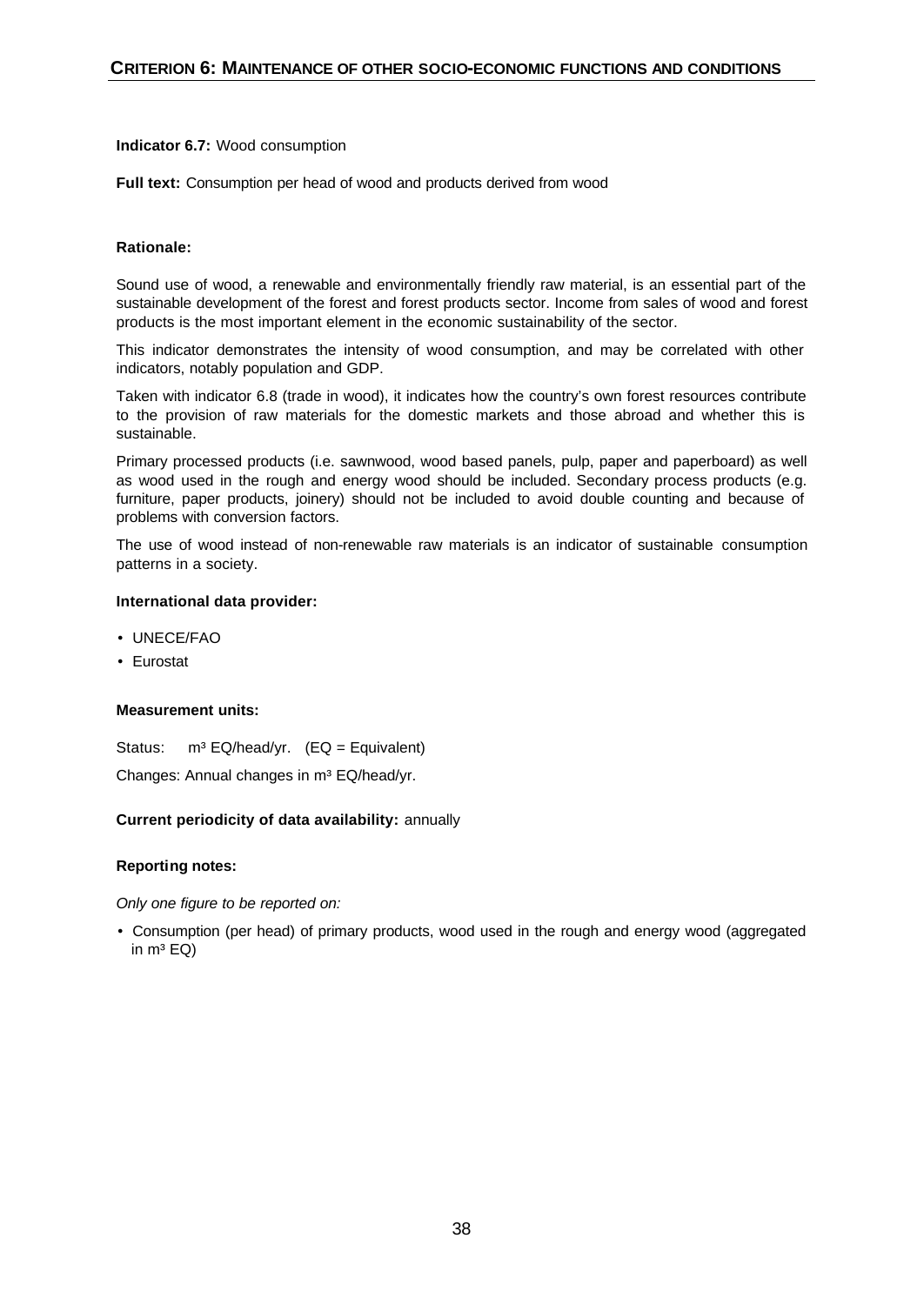# **Indicator 6.8:** Trade in wood

**Full text:** Imports and exports of wood and products derived from wood

# **Rationale:**

International trade plays an important role in supplying renewable products at competitive prices to consumers world wide, and help to encourage the economic sustainability of the forest sector in many exporting countries. Knowledge of import and export figures in wood trade are necessary to fully understand information provided under indicator 6.7 (wood consumption).

# **International data provider:**

- UNECE/FAO
- Eurostat

# **Measurement units:**

Status: m<sup>3</sup> EQ/yr. Changes: Annual changes of m<sup>3</sup> EQ/yr.

# **Current periodicity of data availability:** annually

# **Reporting notes:**

- Imports of wood and of products derived from wood (aggregated, in wood equivalent)
- Exports of wood and of products derived from wood (aggregated, in wood equivalent)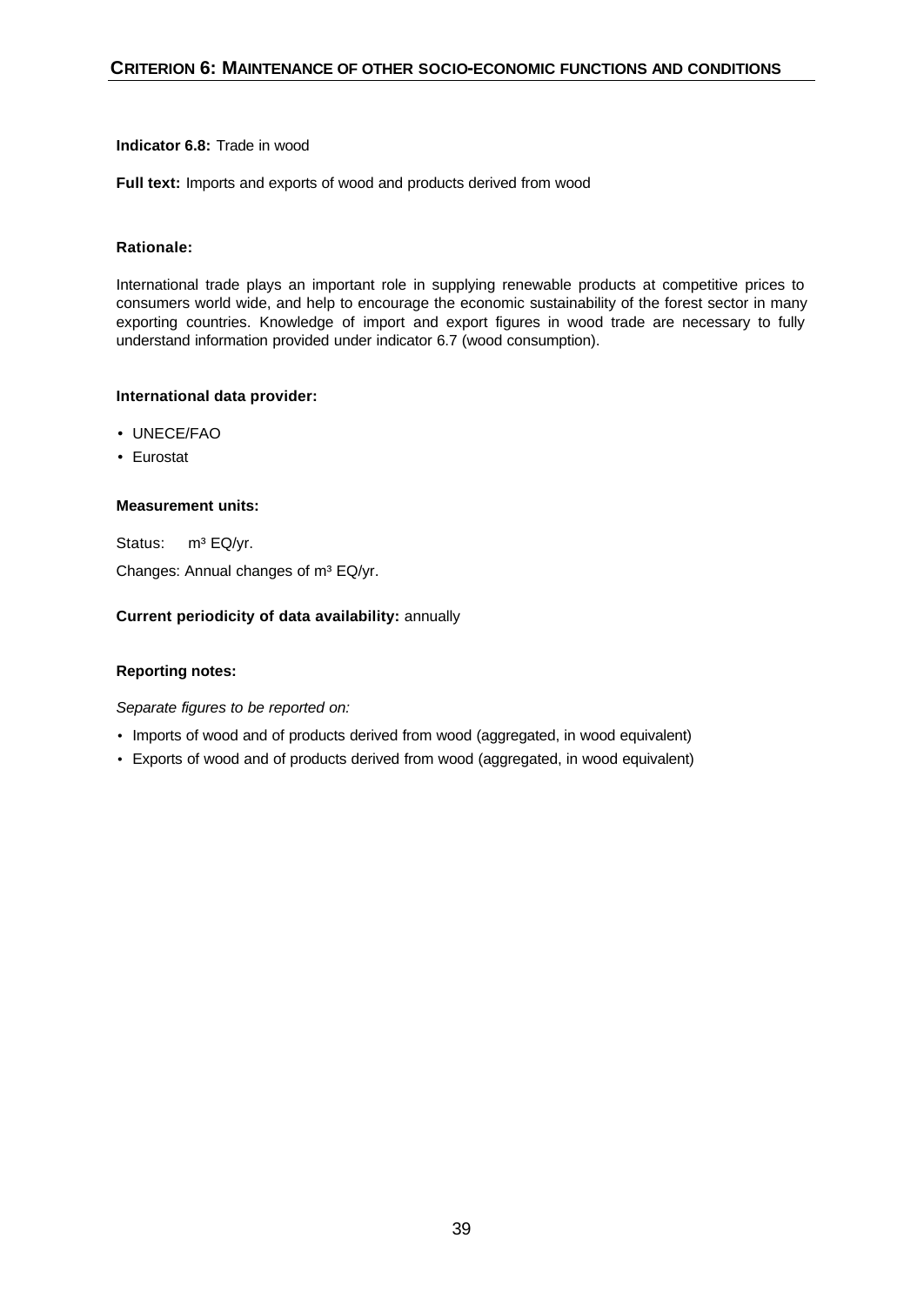#### **Indicator 6.9:** Energy from wood resources

**Full text:** Share of wood energy in total energy consumption, classified by origin of wood

# **Rationale:**

Wood is one of the major sources of renewable energy, whose importance is often under estimated, notably because of measurement problems. The objective of this indicator is to measure the relative importance of energy from wood compared to other sources of energy. This also helps to assess the sustainability of the energy sector in a country. Wood energy arises from a number of different sources, many of which are difficult to measure.

For the purposes of this indicator the origin of wood for wood energy includes:

- Wood used for energy taken directly from the forest and from trees outside the forest
- Wood processing residues used for energy
- Lignin, etc. from chemical pulping used for energy ("black liquors")
- "Post-consumer" wood energy

This indicator is mainly linked to indicator 1.4.

#### **International data provider:**

- Eurostat: Energy Statistics
- IEA (International Energy Agency)
- UNECE/FAO

#### **Measurement units:**

Status:Energy terms (TJ)/yr. Changes: Annual changes in TJ/yr.

Status: % of national energy consumption Changes: Annual changes in % of national energy consumption

#### **Current periodicity of data availability:** 10 years

#### **Reporting notes:**

*Separate figures of the share of wood energy to be reported on for each of the following wood resources:*

- Wood used for energy taken directly from the forest and from trees outside the forest, such as orchards, hedges etc. whether or not marketed or recorded in official statistics (the volumes concerned may be estimated on the basis of household energy use surveys).
- Wood processing residues used for energy including wood and bark from sawmills, wood based panel mills, pulp and paper mills, furniture and secondary processing plants.
- Lignin etc. from chemical pulping used for energy ("black liquors").
- "Post-consumer" wood energy, derived from used palettes and boxes, demolition wood etc.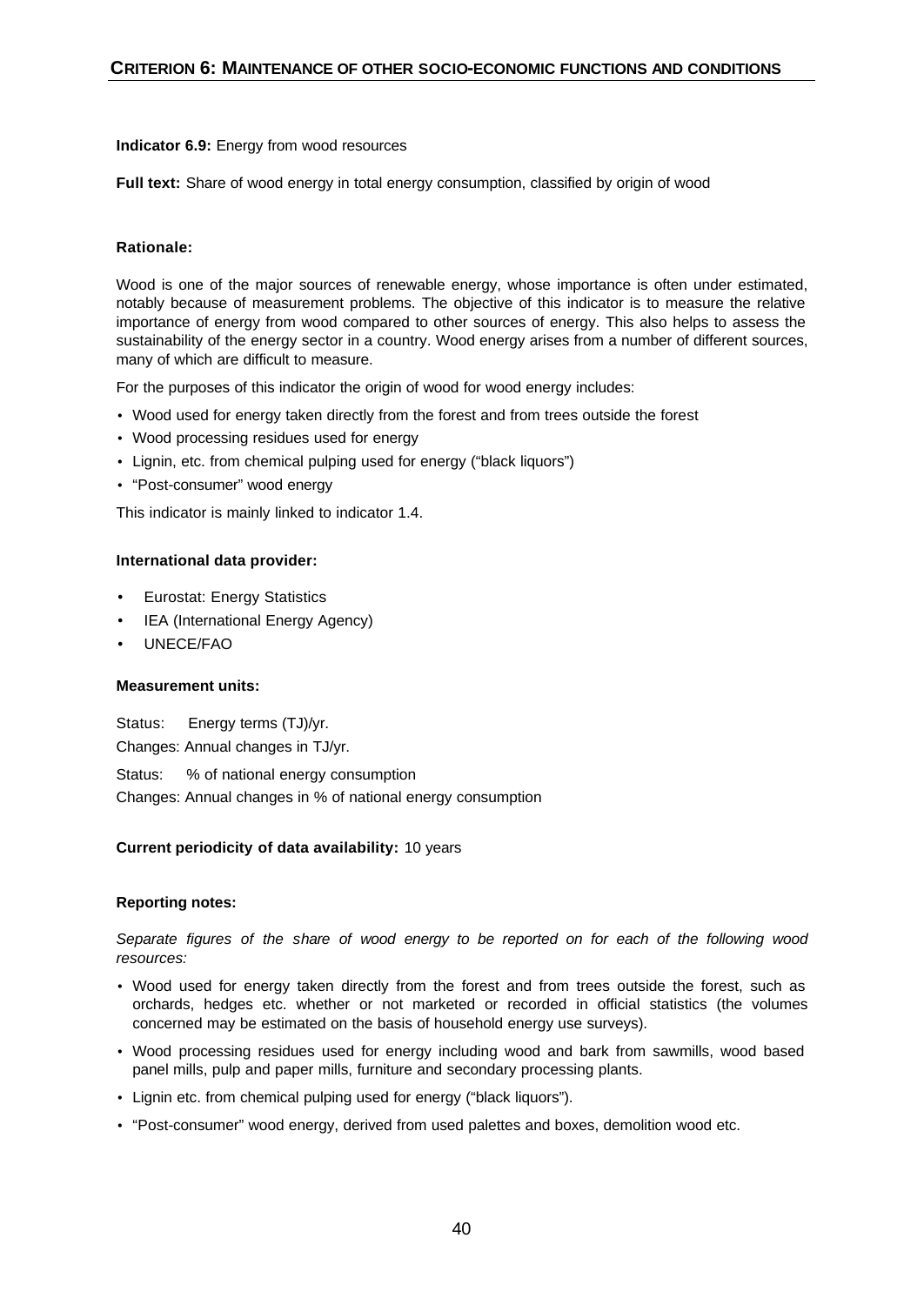#### **Indicator 6.10:** Accessibility for recreation

**Full text:** Area of forest and other wooded land where public has access for recreational purposes and indication of intensity of use

# **Rationale**:

Ownership patterns and property rights affect public access to forest and other wooded land.

Access to forests enables people to benefit from the recreational value of forests which contributes to quality of life. Since many recreational uses are not marketable or based on legal or effective rights of free access, this indicator complements any data under indicator 3.3 (non-wood goods) and 3.4 (services) from the societal point of view.

Some activities by the visiting public may however be forbidden or restricted.

#### **International data provider:** UNECE/FAO

#### **Measurement units:**

Status: ha Changes: Annual changes/ha

Status: % of total area of forest and other wooded land

Changes: Annual changes in % of total area of forest and other wooded land

#### **Current periodicity of data availability:** 10 years

#### **Reporting notes:**

*Separate figures to be reported on***:** 

- Forest area where access is available to the public for recreational purposes.
- Other wooded land where access is available to the public for recreational purposes.

*Intensity of use should be reported according to one or more of the following figures:*

- Area of forest with recreation as one of main management goals
- Area of other wooded land with recreation as one of main management goals
- Number of visits and visitors in forests
- Number of visits and visitors in other wooded land
- Number of recreation facilities in forests
- Number of recreation facilities in other wooded land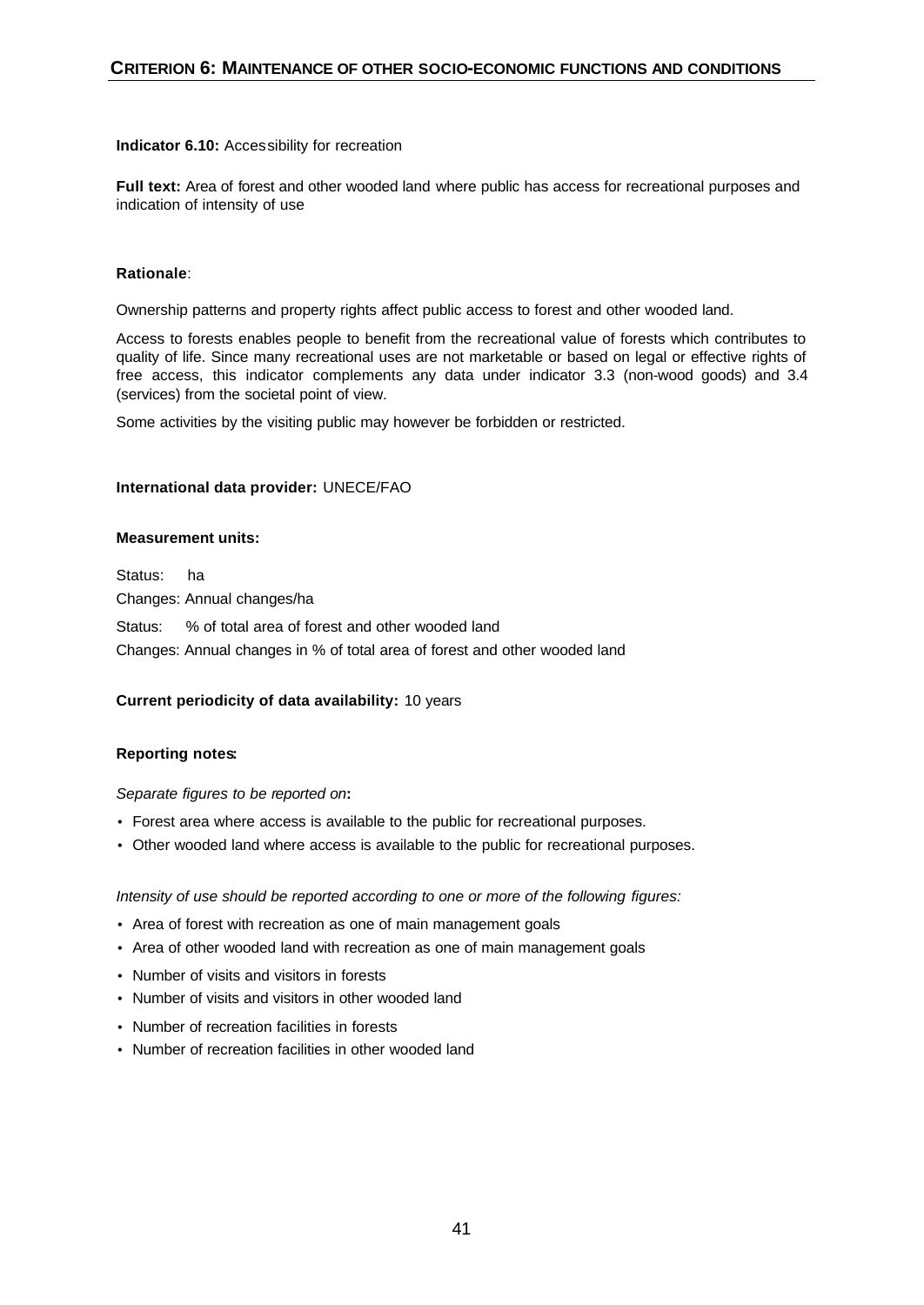# **Indicator 6.11:** Cultural and spiritual values

**Full text:** Number of sites within forest and other wooded land designated as having cultural or spiritual values

# **Rationale**:

Forests have many cultural and spiritual values for societies and individuals, notably for religious, aesthetic and historical reasons. Although frequently intangible and/or personal often these values are manifested in particular sites which are increasingly being identified, listed and protected. The number of such sites officially designated is a rough indicator of the cultural and spiritual values assigned to its forests by society.

Examples of such sites are archaeological sites in forests, giant or unusual trees, the sites of historical events or of special ceremonies or customs, particularly beautiful landscapes, sites linked to famous individuals etc. In many cases the sites concerned will be small in area, so the unit is number of sites rather than area of forest.

This indicator is mainly linked to indicator 4.9.

# **International data provider:** -

# **Measurement units:**

Status: Absolute number of sites Changes: Absolute number of sites/yr.

# **Current periodicity of data availability:** variable

# **Reporting notes:**

- Number of sites within forest land designated as having cultural or spiritual values
- Number of sites within other wooded land designated as having cultural or spiritual values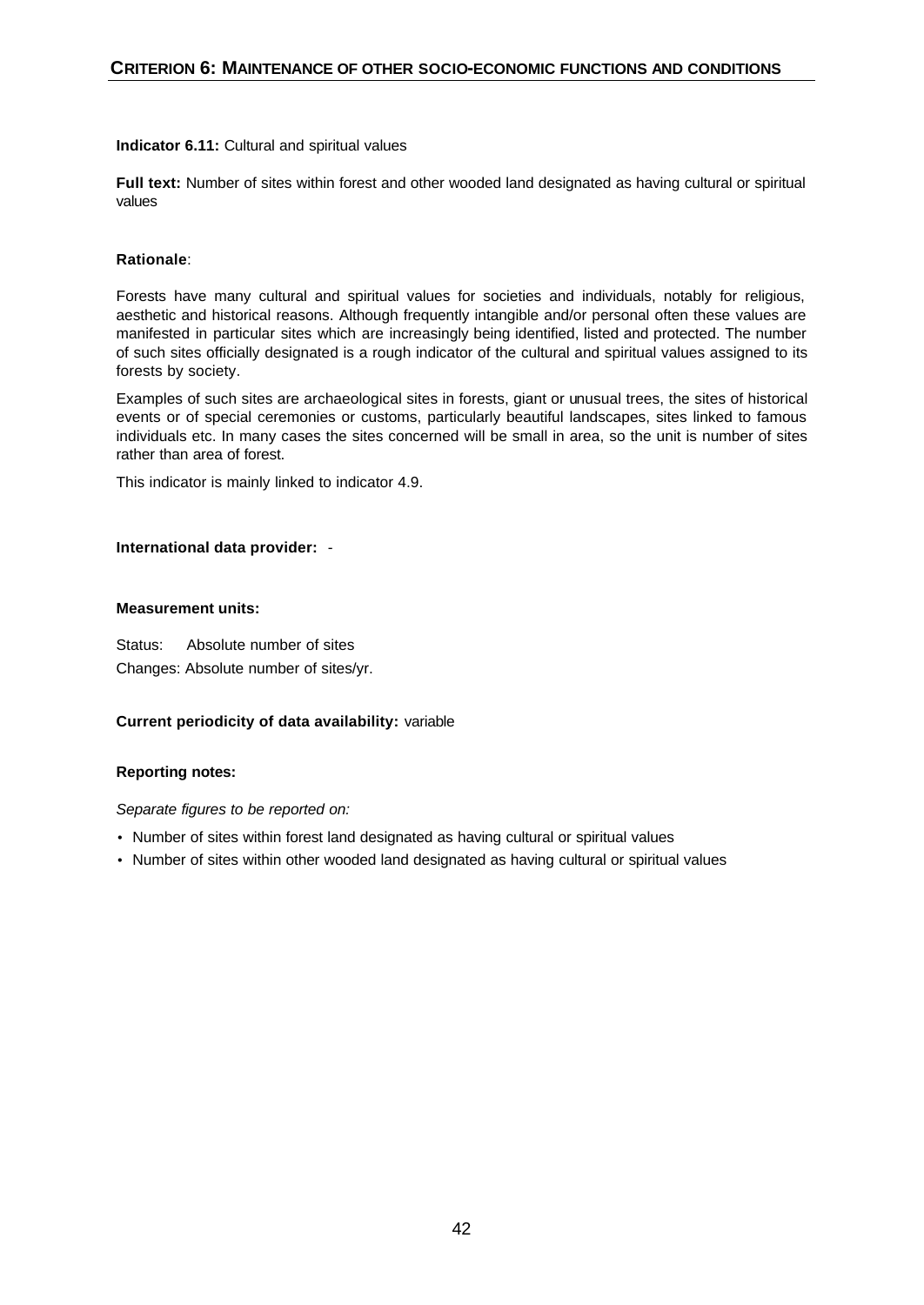# **II. PAN-EUROPEAN QUALITATIVE INDICATORS FOR SFM**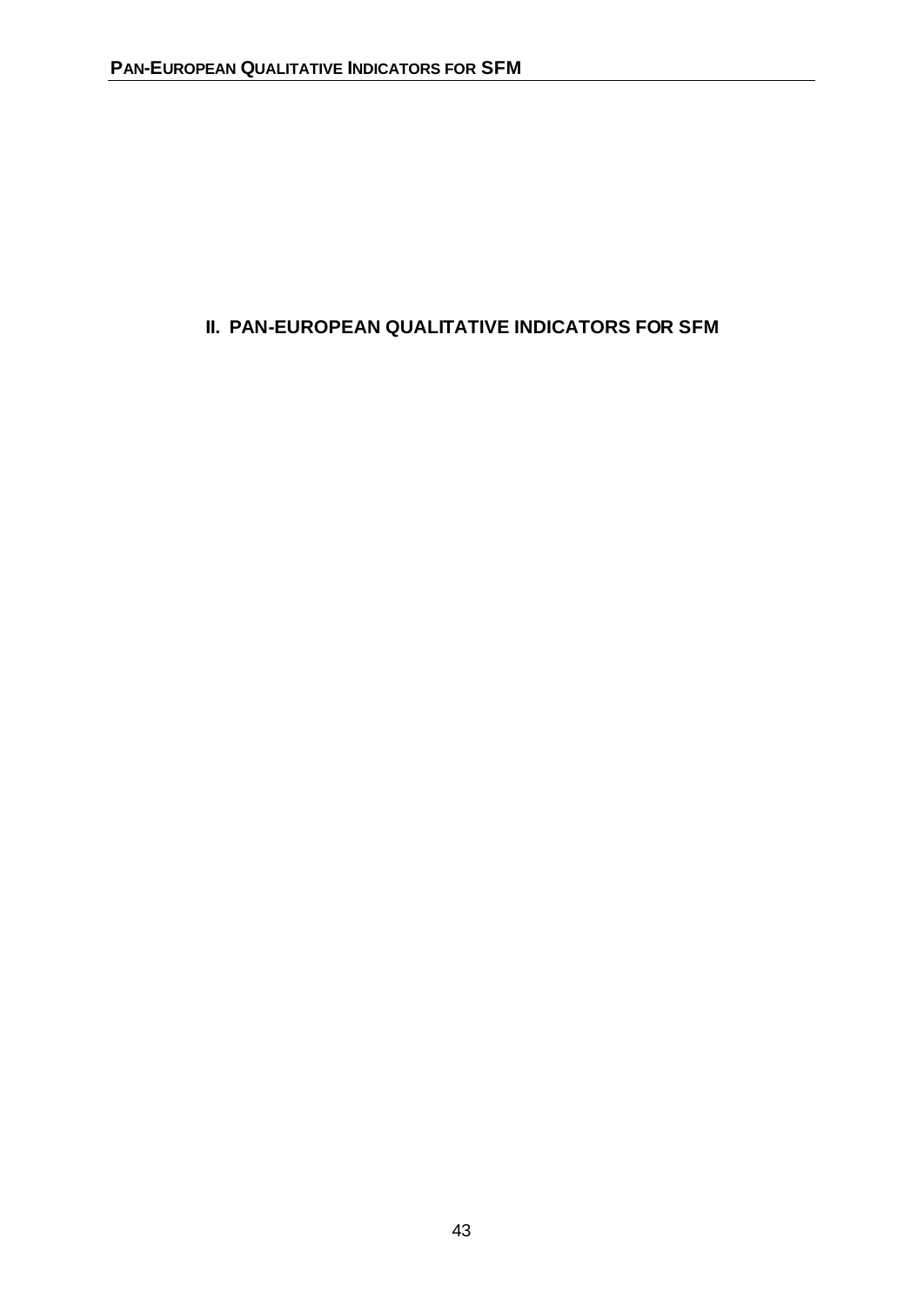# **A. Overall policies, institutions and instruments for sustainable forest management**

- A.1 National forest programmes or similar
- A.2 Institutional frameworks
- A.3 Legal/regulatory frameworks and international commitments
- A.4 Financial instruments/economic policy
- A.5 Informational means